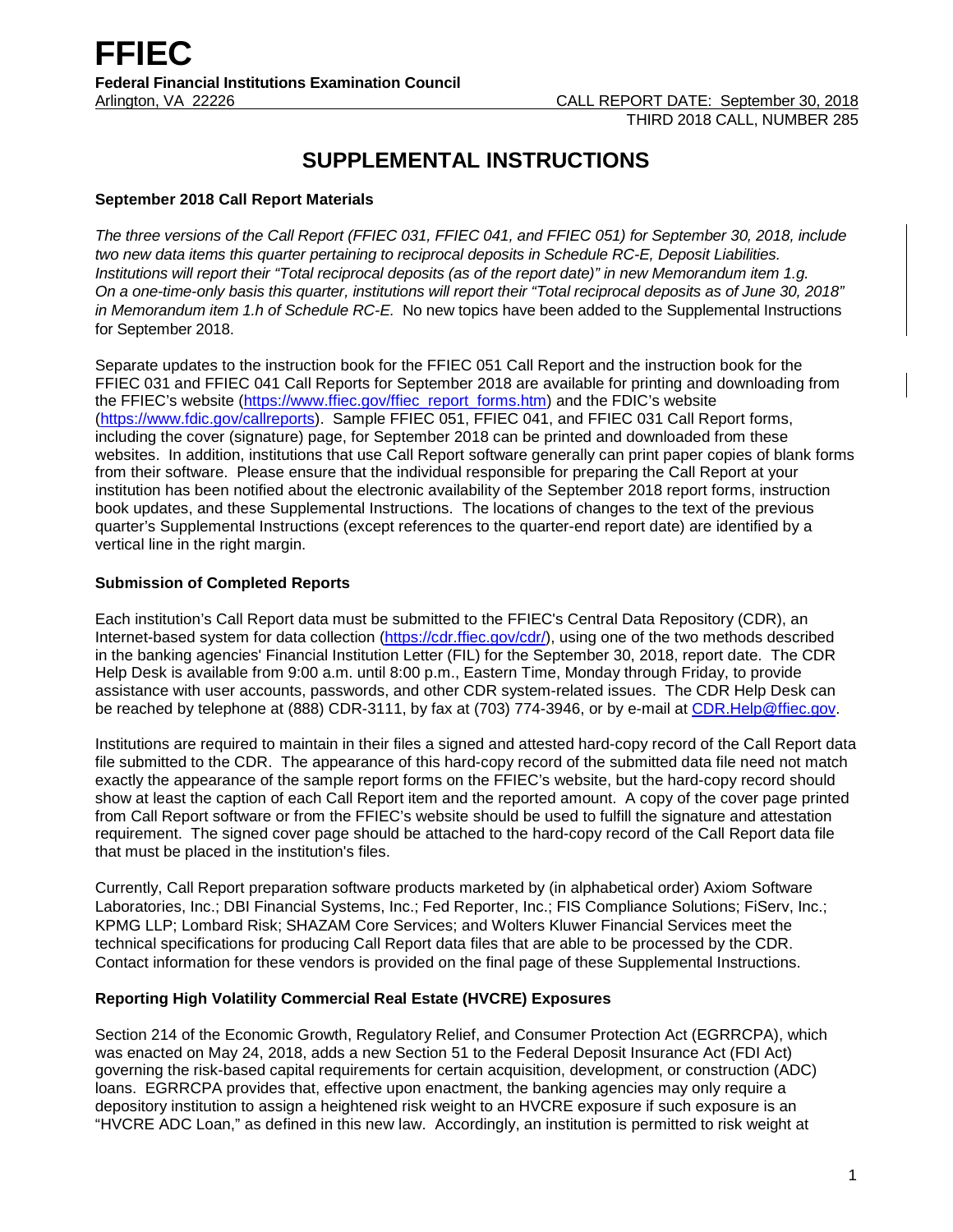150 percent only those commercial real estate exposures it believes meet the statutory definition of an "HVCRE ADC Loan." When reporting HVCRE exposures in the Call Report regulatory capital schedule (Schedule RC-R) as of June 30, 2018, and subsequent report dates, institutions may use available information to reasonably estimate and report only "HVCRE ADC Loans" held for sale and held for investment in Schedule RC-R, Part II, items 4.b and 5.b, respectively. Any "HVCRE ADC Loans" held for trading would be reported in Schedule RC-R, Part II, item 7. The portion of any "HVCRE ADC Loan" that is secured by collateral or has a guarantee that qualifies for a risk weight lower than 150 percent may continue to be assigned a lower risk weight when completing Schedule RC-R, Part II. Institutions may refine their estimates of "HVCRE ADC Loans" in good faith as they obtain additional information, but they will not be required to amend Call Reports previously filed for report dates on or after June 30, 2018, as these estimates are adjusted.

Alternatively, institutions may continue to report and risk weight HVCRE exposures in a manner consistent with the current Call Report instructions for Schedule RC-R, Part II, until the agencies take further action. For more detail, see the agencies' [proposal to amend their regulatory capital rules](https://www.govinfo.gov/content/pkg/FR-2018-09-28/pdf/2018-20875.pdf) to revise the definition of an HVCRE exposure to conform to the statutory definition of an "HVCRE ADC loan," which was published on September 28, 2018.

Section 214 of EGRRCPA, which includes the definition of "HVCRE ADC Loan," is provided in the Appendix to these Supplemental Instructions for your reference.

# **Reporting Reciprocal Deposits**

Section 202 of EGRRCPA amends Section 29 of the FDI Act to exclude a capped amount of reciprocal deposits from treatment as brokered deposits for qualifying institutions, effective upon enactment. The current Call Report instructions, consistent with the law prior to the enactment of EGRRCPA, treat all reciprocal deposits as brokered deposits. Institutions that wish to report pursuant to the new law for the September 30, 2018, Call Report should apply the newly defined terms and other provisions of Section 202 of EGRRCPA (provided in the Appendix to these Supplemental Instructions for your reference) to determine whether an institution and its reciprocal deposits are eligible for the statutory exclusion. Qualifying institutions may use available information to then reasonably estimate and report as brokered deposits (in Schedule RC-E, Memorandum items 1.b through 1.d), and reciprocal brokered deposits (in Schedule RC-O, item 9 and, if applicable, item 9.a), only those reciprocal deposits that are still considered brokered deposits under the new law.

Alternatively, when reporting as of September 30, 2018, institutions may continue to report reciprocal deposits in Schedule RC-E, Memorandum items 1.b through 1.d, and Schedule RC-O, item 9 and, if applicable, item 9.a, consistent with the Call Report instructions for these items currently included in the Call Report instruction books (i.e., the instructions in effect prior to passage of EGRRCPA).

Institutions should complete new Schedule RC-E, Memorandum items 1.g, "Total reciprocal deposits (as of the report date)," and 1.h, "Total reciprocal deposits as of June 30, 2018," in accordance with the instructions for these items included in the Call Report instruction book updates for September 30, 2018.

On September 26, 2018, the FDIC published [proposed amendments](https://www.govinfo.gov/content/pkg/FR-2018-09-26/pdf/2018-20303.pdf) to its regulations to conform to the treatment of reciprocal deposits set forth in Section 202 of EGRRCPA. If the FDIC adopts a final rule amending its regulations, the FFIEC anticipates issuing additional instructions regarding the application of Section 202 to reciprocal deposits for purposes of reporting in the Call Report. Institutions that wish to amend their reporting of reciprocal deposits still considered brokered deposits in their reports as originally filed for June 30, 2018, and subsequent report dates before these additional instructions are issued may use the additional instructions as the basis for their amended reports.

#### **Accounting and Reporting Implications of the New Tax Law**

On January 18, 2018, the banking agencies issued an [Interagency Statement on Accounting and Reporting](https://www.fdic.gov/news/news/financial/2018/fil18006a.pdf)  [Implications of the New Tax Law.](https://www.fdic.gov/news/news/financial/2018/fil18006a.pdf) The tax law was enacted on December 22, 2017, and is commonly known as the Tax Cuts and Jobs Act (the Act). U.S. GAAP requires the effect of changes in tax laws or rates to be recognized in the period in which the legislation is enacted. Thus, in accordance with Accounting Standards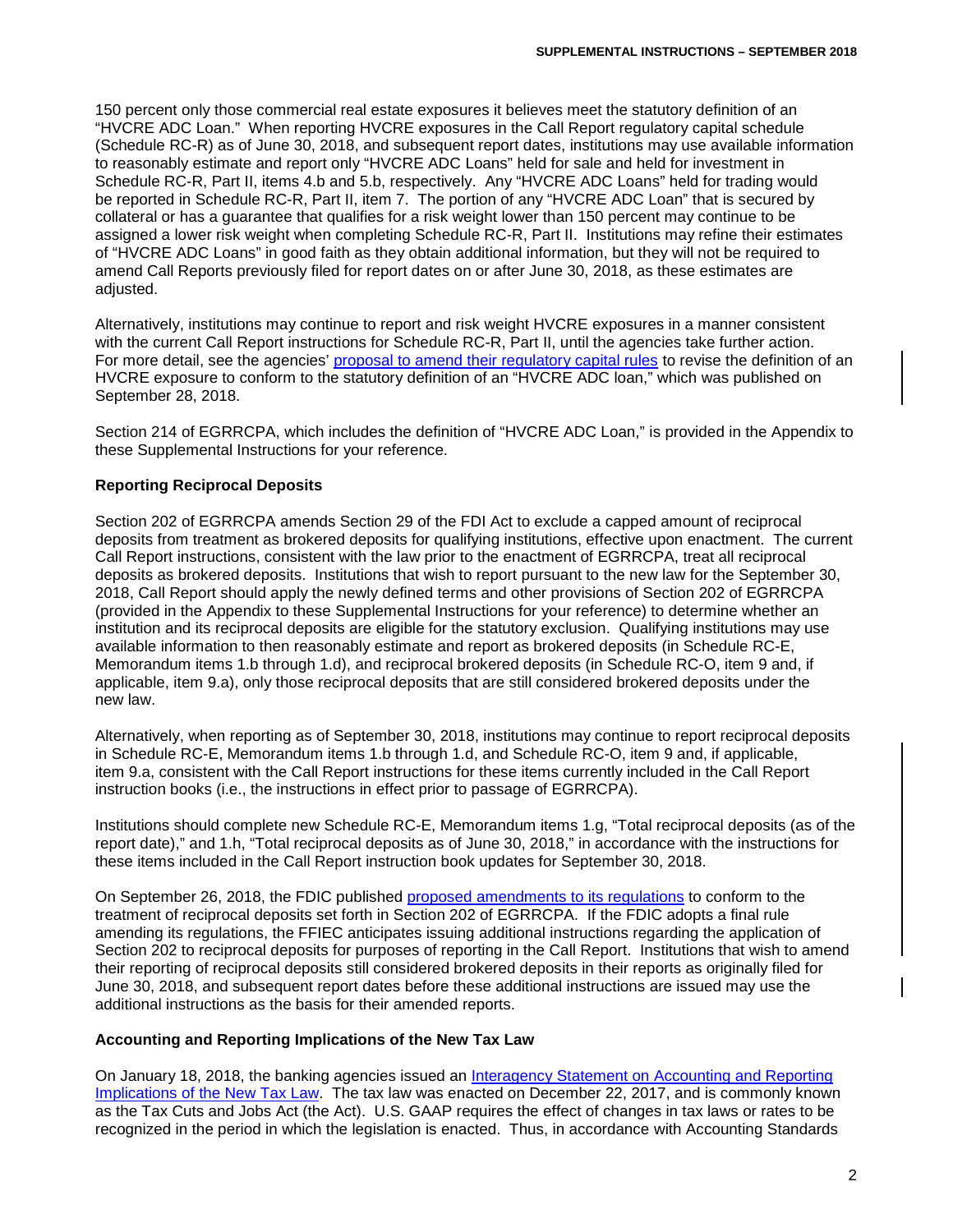Codification (ASC) Topic 740, Income Taxes, the effects of the Act were to be recorded in an institution's Call Report for December 31, 2017, because the Act was enacted before year-end 2017. Changes in deferred tax assets (DTAs) and deferred tax liabilities (DTLs) resulting from the Act's lower corporate income tax rate and other applicable provisions of the Act were to be reflected in an institution's income tax expense in the period of enactment, i.e., the year-end 2017 Call Report. Institutions should refer to the Interagency Statement for guidance on the remeasurement of DTAs and DTLs, assessing the need for valuation allowances for DTAs, the effect of the remeasurement of DTAs and DTLs on amounts recognized in accumulated other comprehensive income (AOCI), the use for Call Report purposes of the measurement period approach described in the Securities and Exchange Commission's [Staff Accounting Bulletin No. 118](https://www.sec.gov/interps/account/staff-accounting-bulletin-118.htm) and a related FASB [Staff Q&A,](http://www.fasb.org/cs/ContentServer?c=Document_C&cid=1176169782120&d=&pagename=FASB%2FDocument_C%2FDocumentPage) and regulatory capital effects of the new tax law.

The Interagency Statement notes that the remeasurement of the DTA or DTL associated with an item reported in AOCI, such as unrealized gains (losses) on available-for-sale (AFS) securities, results in a disparity between the tax effect of the item included in AOCI and the amount recorded as a DTA or DTL for the tax effect of this item. However, when the new tax law was enacted, ASC Topic 740 did not specify how this disproportionate, or "stranded," tax effect should be resolved. The Interagency Statement reported that the Financial Accounting Standards Board (FASB) had approved issuing an Exposure Draft of a proposed Accounting Standards Update (ASU) that would allow reclassification of the disproportionate tax effect from AOCI to retained earnings in financial statements that had not yet been issued. The Interagency Statement advised institutions that they were permitted to apply the guidance proposed in the ASU to remedy the disproportionate tax effects of items reported in AOCI when they prepared their Call Reports for December 31, 2017.

On February 18, 2018, the FASB issued ASU No. 2018-02, "Reclassification of Certain Tax Effects from Accumulated Other Comprehensive Income," which allows institutions to eliminate the stranded tax effects resulting from the Act by electing to reclassify these tax effects from AOCI to retained earnings. Thus, this reclassification is permitted, but not required. ASU 2018-02 is effective for all entities for fiscal years beginning after December 15, 2018, and interim periods within those fiscal years. Early adoption of the ASU is permitted, including in any interim period, as specified in the ASU. An institution electing to reclassify its stranded tax effects for U.S. GAAP financial reporting purposes should also reclassify these stranded tax effects in the same period for Call Report purposes. For additional information, institutions should refer to ASU 2018-02, which is available at

[http://www.fasb.org/jsp/FASB/Document\\_C/DocumentPage?cid=1176170041017&acceptedDisclaimer=true.](http://www.fasb.org/jsp/FASB/Document_C/DocumentPage?cid=1176170041017&acceptedDisclaimer=true)

An institution that elects to reclassify the disproportionate, or stranded, tax effects of items within AOCI to retained earnings should not report any amounts associated with this reclassification in Call Report Schedule RI-A, Changes in Bank Equity Capital, because the reclassification is between two accounts within the equity capital section of Schedule RC, Balance Sheet, and does not result in any change in the total amount of equity capital.

When discussing the regulatory capital effects of the new tax law, the Interagency Statement explains that temporary difference DTAs that could be realized through net operating loss (NOL) carrybacks are treated differently from those that could not be realized through NOL carrybacks (i.e., those for which realization depends on future taxable income) under the agencies' regulatory capital rules. These latter temporary difference DTAs are deducted from common equity tier 1 (CET1) capital if they exceed certain CET1 capital deduction thresholds. However, for tax years beginning on or after January 1, 2018, the Act generally removes the ability to use NOL carrybacks to recover federal income taxes paid in prior tax years. Thus, except as noted in the following sentence, for such tax years, the realization of all federal temporary difference DTAs will be dependent on future taxable income and these DTAs would be subject to the CET1 capital deduction thresholds. Nevertheless, consistent with current practice under the regulatory capital rules, when an institution has paid federal income taxes for the current tax year, if all federal temporary differences were to fully reverse as of the report date during the current tax year and create a hypothetical federal tax loss that would enable the institution to recover federal income taxes paid in the current tax year, the federal temporary difference DTAs that could be realized from this source may be treated as temporary difference DTAs realizable through NOL carrybacks as of the regulatory capital calculation date.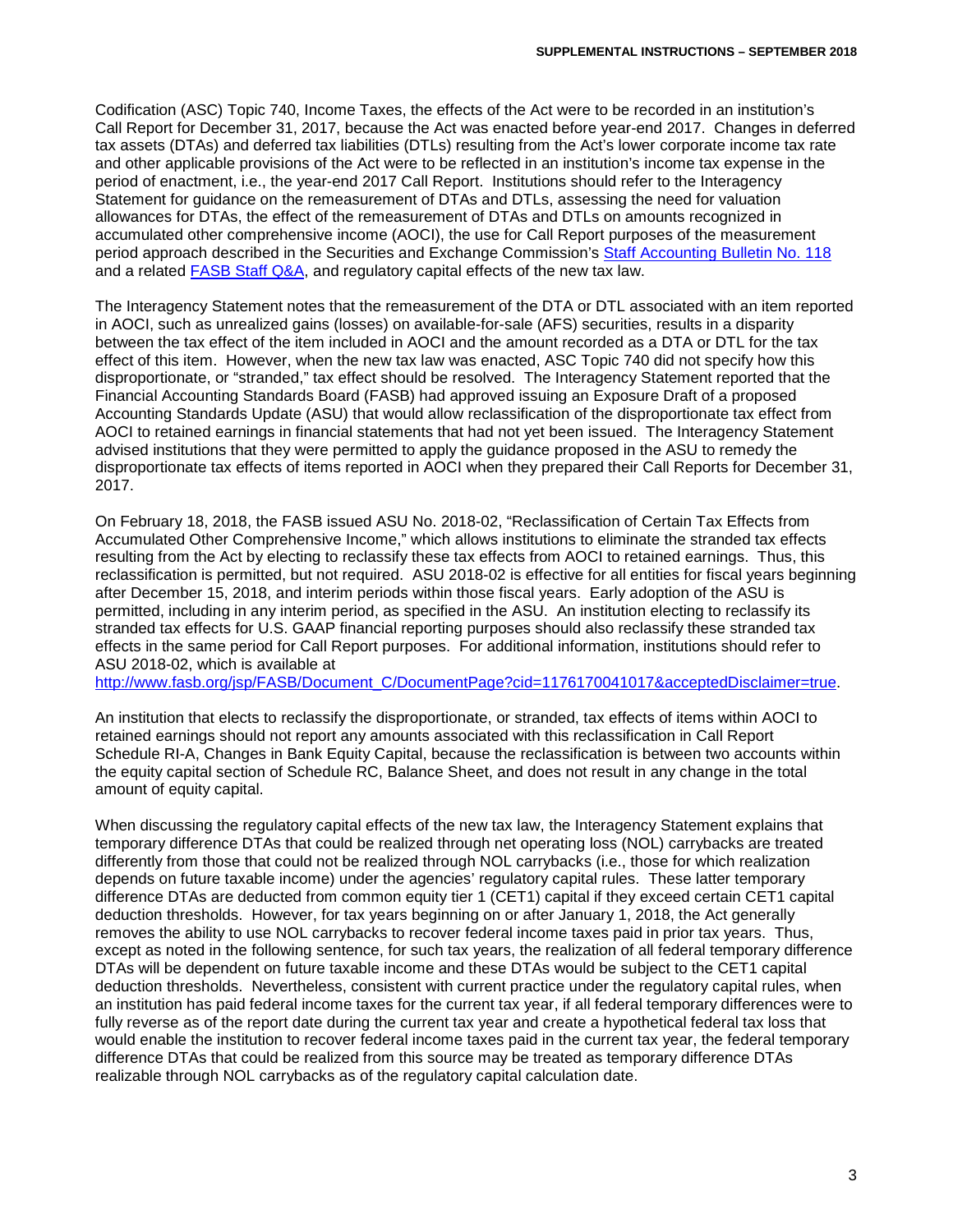#### **Presentation of Net Benefit Cost in the Income Statement**

In March 2017, the FASB issued ASU No. 2017-07, "Improving the Presentation of Net Periodic Pension Cost and Net Periodic Postretirement Benefit Cost," which requires an employer to disaggregate the service cost component from the other components of the net benefit cost of defined benefit plans. In addition, the ASU requires these other cost components to be presented in the income statement separately from the service cost component, which must be reported with the other compensation costs arising during the reporting period.

For institutions that are public business entities, as defined under U.S. GAAP, ASU 2017-07 is effective for fiscal years beginning after December 15, 2017, including interim periods within those fiscal years. For institutions that are not public business entities (i.e., that are private companies), the ASU is effective for fiscal years beginning after December 15, 2018, and interim periods beginning after December 15, 2019. Early adoption is permitted as described in the ASU. Refer to the Glossary entries for "public business entity" and "private company" in the Call Report instructions for further information on these terms.

For Call Report purposes, an institution should apply the new standard prospectively to the cost components of net benefit cost as of the beginning of the fiscal year of adoption. The service cost component of net benefit cost should be reported in Schedule RI, item 7.a, "Salaries and employee benefits." The other cost components of net benefit cost should be reported in Schedule RI, item 7.d, "Other noninterest expense."

For additional information, institutions should refer to ASU 2017-07, which is available at [http://www.fasb.org/jsp/FASB/Document\\_C/DocumentPage?cid=1176168888120&acceptedDisclaimer=true.](http://www.fasb.org/jsp/FASB/Document_C/DocumentPage?cid=1176168888120&acceptedDisclaimer=true)

#### **Credit Losses on Financial Instruments**

In June 2016, the FASB issued ASU No. 2016-13, "Measurement of Credit Losses on Financial Instruments," which introduces the current expected credit losses methodology (CECL) for estimating allowances for credit losses. Under CECL, an allowance for credit losses is a valuation account, measured as the difference between the financial assets' amortized cost basis and the net amount expected to be collected on the financial assets (i.e., lifetime credit losses). To estimate expected credit losses under CECL, institutions will use a broader range of data than under existing U.S. GAAP. These data include information about past events, current conditions, and reasonable and supportable forecasts relevant to assessing the collectability of the cash flows of financial assets.

The ASU is applicable to all financial instruments measured at amortized cost (including loans held for investment, net investments in leases, and held-to-maturity debt securities, as well as trade and reinsurance receivables and receivables that relate to repurchase agreements and securities lending agreements) and off-balance-sheet credit exposures not accounted for as insurance, including loan commitments, standby letters of credit, and financial guarantees. The new standard does not apply to trading assets, loans held for sale, financial assets for which the fair value option has been elected, or loans and receivables between entities under common control.

The ASU also modifies the treatment of credit impairment on AFS debt securities. Under the new standard, institutions will recognize a credit loss on an AFS debt security through an allowance for credit losses, rather than the current practice required by U.S. GAAP of write-downs of individual securities for other-thantemporary impairment.

For institutions that are public business entities and are also U.S. Securities and Exchange Commission (SEC) filers, as both terms are defined in U.S. GAAP, the ASU is effective for fiscal years beginning after December 15, 2019, including interim periods within those fiscal years. For public business entities that are not SEC filers, the ASU is effective for fiscal years beginning after December 15, 2020, including interim periods within those fiscal years. For institutions that are not public business entities (i.e., that are private companies), the ASU is, at present, effective for fiscal years beginning after December 15, 2020, and for interim periods of fiscal years beginning after December 15, 2021. However, on August 20, 2018, the FASB proposed to amend the transition and effective date provisions in ASU 2016-13 for entities that are not public business entities so that this ASU would be effective for such entities for fiscal years beginning after December 15, 2021, including interim periods within those fiscal years. For all institutions, early application of the new standard is permitted for fiscal years beginning after December 15, 2018, including interim periods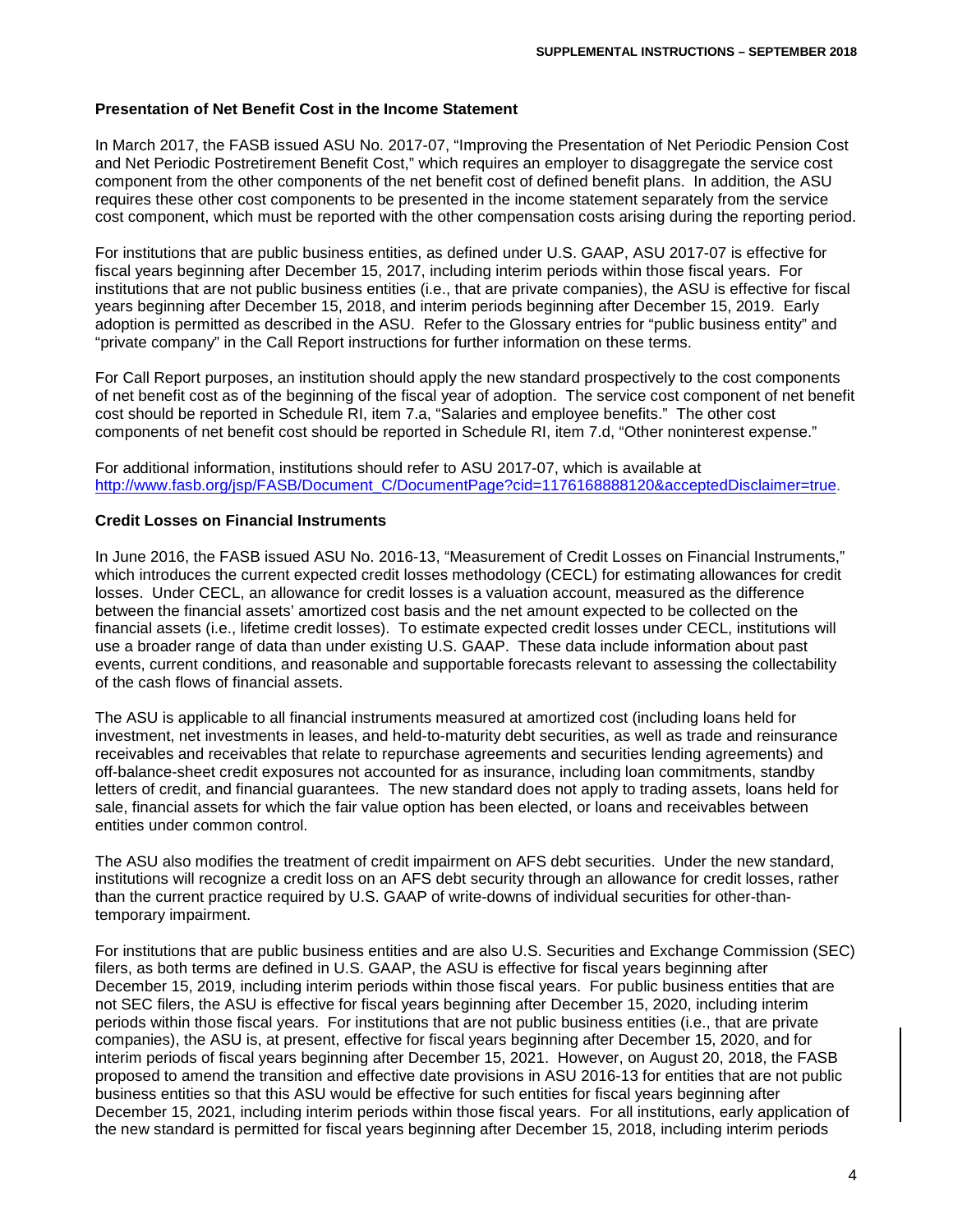within those fiscal years. Institutions must apply ASU 2016-13 for Call Report purposes in accordance with the effective dates set forth in the ASU as these dates may be amended. An institution that early adopts ASU 2016-13 for U.S. GAAP financial reporting purposes should also early adopt the ASU in the same period for Call Report purposes.

On September 28, 2018, the agencies issued a Federal Register notice requesting public comment on proposed revisions to the Call Report to address the revised accounting for credit losses under ASU 2016-13. The proposal also includes reporting changes to Call Report Schedule RC-R, Regulatory Capital, to align the schedule with the agencies' May 14, 2018, notice of proposed rulemaking, which would revise the regulatory capital rules for the implementation of and capital transition for CECL. These Call Report revisions are proposed to take effect as of the March 31, 2019, report date.

For additional information, institutions should refer to the agencies' [Frequently Asked Questions on the New](https://www.occ.treas.gov/news-issuances/bulletins/2016/bulletin-2016-45a.pdf)  [Accounting Standard on Financial Instruments –](https://www.occ.treas.gov/news-issuances/bulletins/2016/bulletin-2016-45a.pdf) Credit Losses, which were most recently updated on September 6, 2017, the agencies' June 17, 2016, [Joint Statement on the New Accounting Standard on](https://www.federalreserve.gov/newsevents/pressreleases/files/bcreg20160617b1.pdf)  [Financial Instruments –](https://www.federalreserve.gov/newsevents/pressreleases/files/bcreg20160617b1.pdf) Credit Losses, and ASU 2016-13, which is available at [http://www.fasb.org/jsp/FASB/Document\\_C/DocumentPage?cid=1176168232528&acceptedDisclaimer=true.](http://www.fasb.org/jsp/FASB/Document_C/DocumentPage?cid=1176168232528&acceptedDisclaimer=true)

## **Accounting for Hedging Activities**

In August 2017, the FASB issued ASU No. 2017-12, "Targeted Improvements to Accounting for Hedging Activities." This ASU amends ASC Topic 815, Derivatives and Hedging, to "better align an entity's risk management activities and financial reporting for hedging relationships through changes to both the designation and measurement guidance for qualifying hedging relationships and the presentation of hedge results."

For institutions that are public business entities, as defined under U.S. GAAP, the ASU is effective for fiscal years beginning after December 15, 2018, including interim periods within those fiscal years. For institutions that are not public business entities (i.e., that are private companies), the ASU is effective for fiscal years beginning after December 15, 2019, and interim periods beginning after December 15, 2020.

Early application of the ASU is permitted for all institutions in any interim period or fiscal year before the effective date of the ASU. Further, the ASU specifies transition requirements and offers transition elections for hedging relationships existing on the date of adoption (i.e., hedging relationships in which the hedging instrument has not expired, been sold, terminated, or exercised or for which the institution has not removed the designation of the hedging relationship). These transition requirements and elections should be applied on the date of adoption of the ASU and the effect of adoption should be reflected as of the beginning of the fiscal year of adoption (i.e., the initial application date). Thus, if an institution early adopts the ASU in an interim period, any adjustments shall be reflected as of the beginning of the fiscal year that includes the interim period of adoption, e.g., as of January 1 for a calendar year institution. An institution that early adopts ASU 2017-12 in an interim period for U.S. GAAP financial reporting purposes should also early adopt the ASU in the same period for Call Report purposes.

The Call Report instructions, including the Glossary entry for "Derivative Contracts," will be revised to conform to the ASU at a future date.

For additional information, institutions should refer to ASU 2017-12, which is available at [http://www.fasb.org/jsp/FASB/Document\\_C/DocumentPage?cid=1176169282347&acceptedDisclaimer=true.](http://www.fasb.org/jsp/FASB/Document_C/DocumentPage?cid=1176169282347&acceptedDisclaimer=true)

#### **Regulatory Capital Treatment of Certain Centrally-Cleared Derivative Contracts**

On August 14, 2017, the banking agencies issued supervisory guidance on the regulatory capital treatment of certain centrally-cleared derivative contracts in light of recent changes to the rulebooks of certain central counterparties. Under the previous requirements of these central counterparties' rulebooks, variation margin transferred to cover the exposure that arises from marking cleared derivative contracts, and netting sets of such contracts, to fair value was considered collateral pledged by one party to the other, with title to the collateral remaining with the posting party. These derivative contracts are referred to as collateralized-tomarket contracts. Under the revised rulebooks of certain central counterparties, variation margin for certain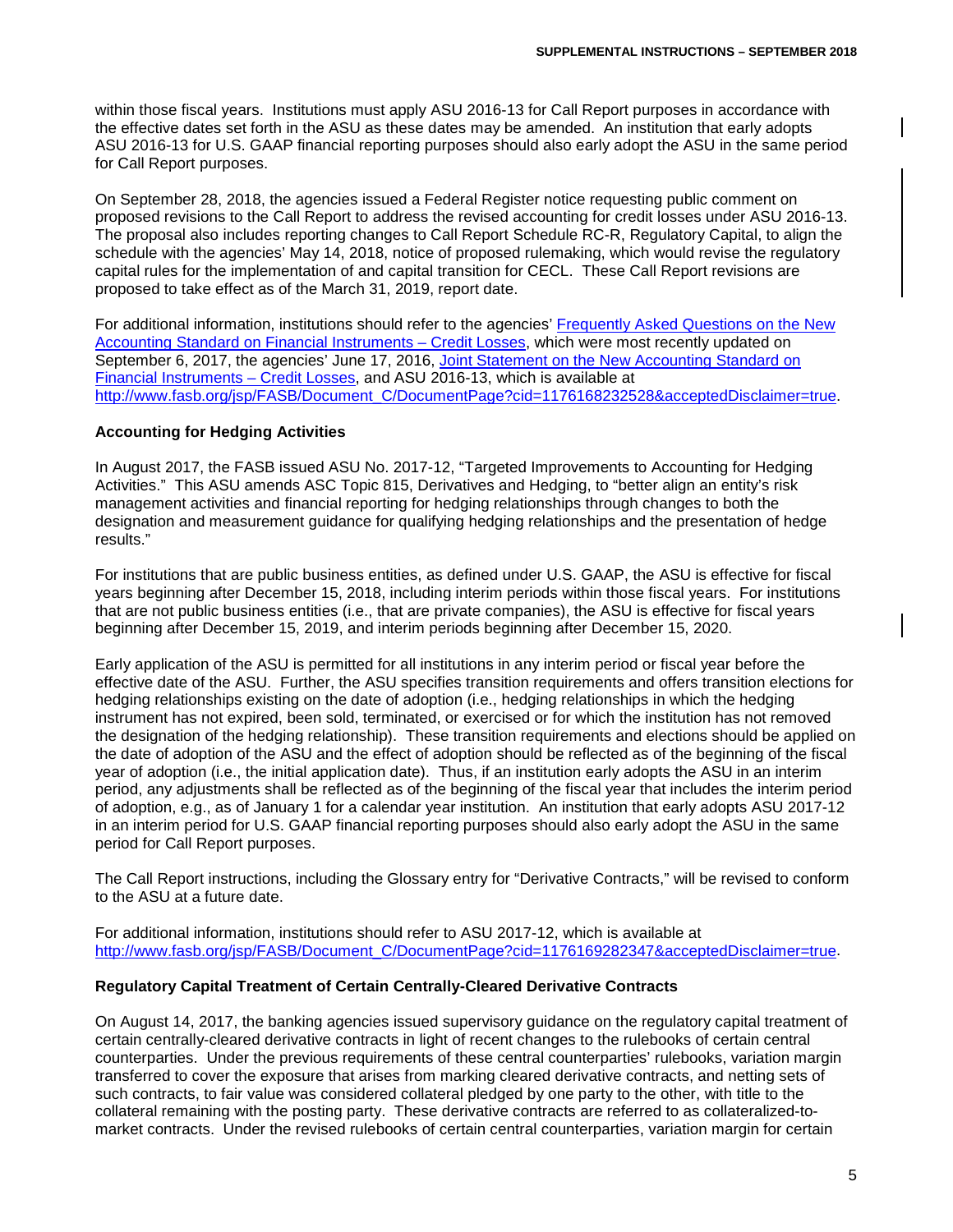centrally-cleared derivative contracts, and certain netting sets of such contracts, is considered a settlement payment for the exposure that arises from marking these derivative contracts and netting sets to fair value, with title to the payment transferring to the receiving party. In these circumstances, the derivative contracts and netting sets are referred to as settled-to-market contracts.

Under the agencies' regulatory capital rules, in general, an institution must calculate the trade exposure amount for a cleared derivative contract, or a netting set of such contracts, by using the methodology described in section 34 of the rules to determine (i) the current credit exposure and (ii) the potential future exposure of the derivative contract or netting set of such contracts for purposes of the standardized approach risk-based capital calculation and the supplementary leverage ratio calculation. The risk-weighted asset calculations under the advanced approaches capital framework have similar requirements. Current credit exposure is determined by reference to the fair value of each derivative contract as measured under U.S. GAAP. Potential future exposure is determined, in part, by multiplying each derivative contract's notional principal amount by a conversion factor. The conversion factors vary by the category (for example, interest rate, equity) and remaining maturity of the derivative contract. The regulatory capital rules provide that, for a derivative contract that is structured such that on specified dates any outstanding exposure is settled and the terms are reset so that the fair value of the contract is zero, the remaining maturity equals the time until the next reset date.

For the purpose of the regulatory capital rules, the August 2017 supervisory guidance states that if, after accounting and legal analysis, an institution determines that (i) the variation margin payment on a centrally cleared settled-to-market contract settles any outstanding exposure on the contract, and (ii) the terms are reset so that the fair value of the contract is zero, the remaining maturity on such a contract would equal the time until the next exchange of variation margin on the contract. In conducting its legal analysis to determine whether variation margin may be considered settlement of outstanding exposure under the regulatory capital rules, an institution should evaluate whether the transferor of the variation margin has relinquished all legal claims to the variation margin and whether the payment of variation margin constitutes settlement under the central counterparty's rulebook, any other applicable agreements governing the derivative contract, and applicable law. Among other requirements, a central counterparty's rulebook may require an institution to satisfy additional obligations, such as payment of other expenses and fees, in order to recognize payment of variation margin as satisfying settlement under the rulebook. The legal and accounting analysis performed by the institution should take all such requirements into account.

Institutions should refer to the supervisory guidance in its entirety for purposes of determining the appropriate regulatory capital treatment of settled-to-market contracts under the regulatory capital rules. This guidance is available at [https://www.fdic.gov/news/news/financial/2017/fil17033a.pdf.](https://www.fdic.gov/news/news/financial/2017/fil17033a.pdf)

## **Premium Amortization on Purchased Callable Debt Securities**

In March 2017, the FASB issued ASU No. 2017-08, "Premium Amortization on Purchased Callable Debt Securities." This ASU amends ASC Subtopic 310-20, Receivables – Nonrefundable Fees and Other Costs (formerly FASB Statement No. 91, "Accounting for Nonrefundable Fees and Costs Associated with Originating or Acquiring Loans and Initial Direct Costs of Leases"), by shortening the amortization period for premiums on callable debt securities that have explicit, non-contingent call features and are callable at fixed prices and on preset dates. Under existing U.S. GAAP, the premium on such a callable debt security generally is required to be amortized as an adjustment of yield over the contractual life of the debt security. Under the ASU, the excess of the amortized cost basis of such a callable debt security over the amount repayable by the issuer at the earliest call date (i.e., the premium) must be amortized to the earliest call date (unless the institution applies the guidance in ASC Subtopic 310-20 that allows estimates of future principal prepayments to be considered in the effective yield calculation when the institution holds a large number of similar debt securities for which prepayments are probable and the timing and amount of the prepayments can be reasonably estimated). If the call option is not exercised at its earliest call date, the institution must reset the effective yield using the payment terms of the debt security.

The ASU does not change the accounting for debt securities held at a discount. The discount on such debt securities continues to be amortized to maturity (unless the Subtopic 310-20 guidance mentioned above is applied).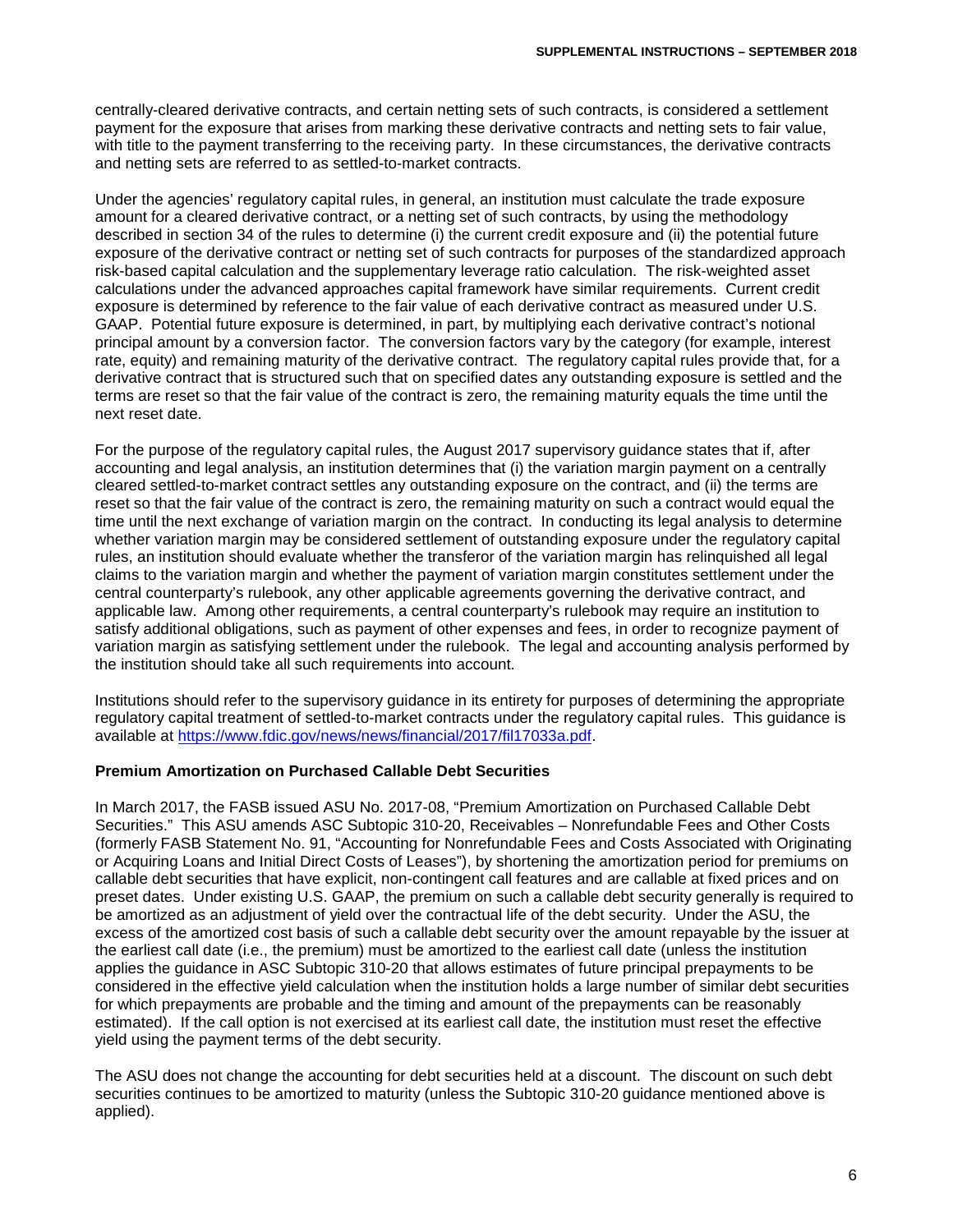For institutions that are public business entities, as defined under U.S. GAAP, the new standard is effective for fiscal years beginning after December 15, 2018, including interim periods within those fiscal years. For institutions that are not public business entities (i.e., that are private companies), the new standard is effective for fiscal years beginning after December 15, 2019, and interim periods within fiscal years beginning after December 15, 2020.

Early application of the new standard is permitted for all institutions, including adoption in an interim period of 2018 or a subsequent year before the applicable effective date for an institution. If an institution early adopts the ASU in an interim period, the cumulative-effect adjustment shall be reflected as of the beginning of the fiscal year of adoption.

An institution must apply the new standard on a modified retrospective basis as of the beginning of the period of adoption. Under the modified retrospective method, an institution should apply a cumulative-effect adjustment to affected accounts existing as of the beginning of the fiscal year the new standard is adopted. The cumulative-effect adjustment to retained earnings for this change in accounting principle should be reported in Call Report Schedule RI-A, item 2.

For additional information, institutions should refer to ASU 2017-08, which is available at [http://www.fasb.org/jsp/FASB/Document\\_C/DocumentPage?cid=1176168934053&acceptedDisclaimer=true.](http://www.fasb.org/jsp/FASB/Document_C/DocumentPage?cid=1176168934053&acceptedDisclaimer=true)

#### **Recognition and Measurement of Financial Instruments: Investments in Equity Securities**

In January 2016, the FASB issued ASU 2016-01, "Recognition and Measurement of Financial Assets and Financial Liabilities." This ASU makes targeted improvements to U.S. GAAP. As one of its main provisions, the ASU requires investments in equity securities, except those accounted for under the equity method and those that result in consolidation, to be measured at fair value with changes in fair value recognized in net income. Thus, the ASU eliminates the existing concept of AFS equity securities, which are measured at fair value with changes in fair value generally recognized in other comprehensive income. To be classified as AFS under current U.S. GAAP, an equity security must have a readily determinable fair value and not be held for trading. In addition, for an equity security that does not have a readily determinable fair value, the ASU permits an entity to elect to measure the security at cost minus impairment, if any, plus or minus changes resulting from observable price changes in orderly transactions for the identical or a similar investment of the same issuer. When this election is made for an equity security without a readily determinable fair value, the ASU simplifies the impairment assessment of such an investment by requiring a qualitative assessment to identify impairment.

The ASU's measurement guidance for investments in equity securities also applies to other ownership interests, such as interests in partnerships, unincorporated joint ventures, and limited liability companies. However, the measurement guidance does not apply to Federal Home Loan Bank stock and Federal Reserve Bank stock.

For institutions that are public business entities, as defined under U.S. GAAP, ASU 2016-01 is effective for fiscal years beginning after December 15, 2017, including interim periods within those fiscal years. For all other entities, the ASU is effective for fiscal years beginning after December 15, 2018, and interim periods within fiscal years beginning after December 15, 2019. Early application of the ASU is permitted for all institutions that are not public business entities as of the fiscal years beginning after December 15, 2017, including interim periods within those fiscal years. Institutions must apply ASU 2016-01 for Call Report purposes in accordance with the effective dates set forth in the ASU.

With the elimination of AFS equity securities upon an institution's adoption of ASU 2016-01, the amount of net unrealized gains (losses) on these securities, net of tax effect, that is included in AOCI on the Call Report balance sheet (Schedule RC, item 26.b) as of the adoption date will be reclassified (transferred) from AOCI into the retained earnings component of equity capital on the balance sheet (Schedule RC, item 26.a). Thereafter, changes in the fair value of (i.e., the unrealized gains and losses on) an institution's equity securities that would have been classified as AFS under existing U.S. GAAP will be recognized through net income rather than other comprehensive income (OCI). For an institution's holdings of equity securities without readily determinable fair values as of the adoption date for which the measurement alternative is elected, the measurement provisions of the ASU are to be applied prospectively to these securities.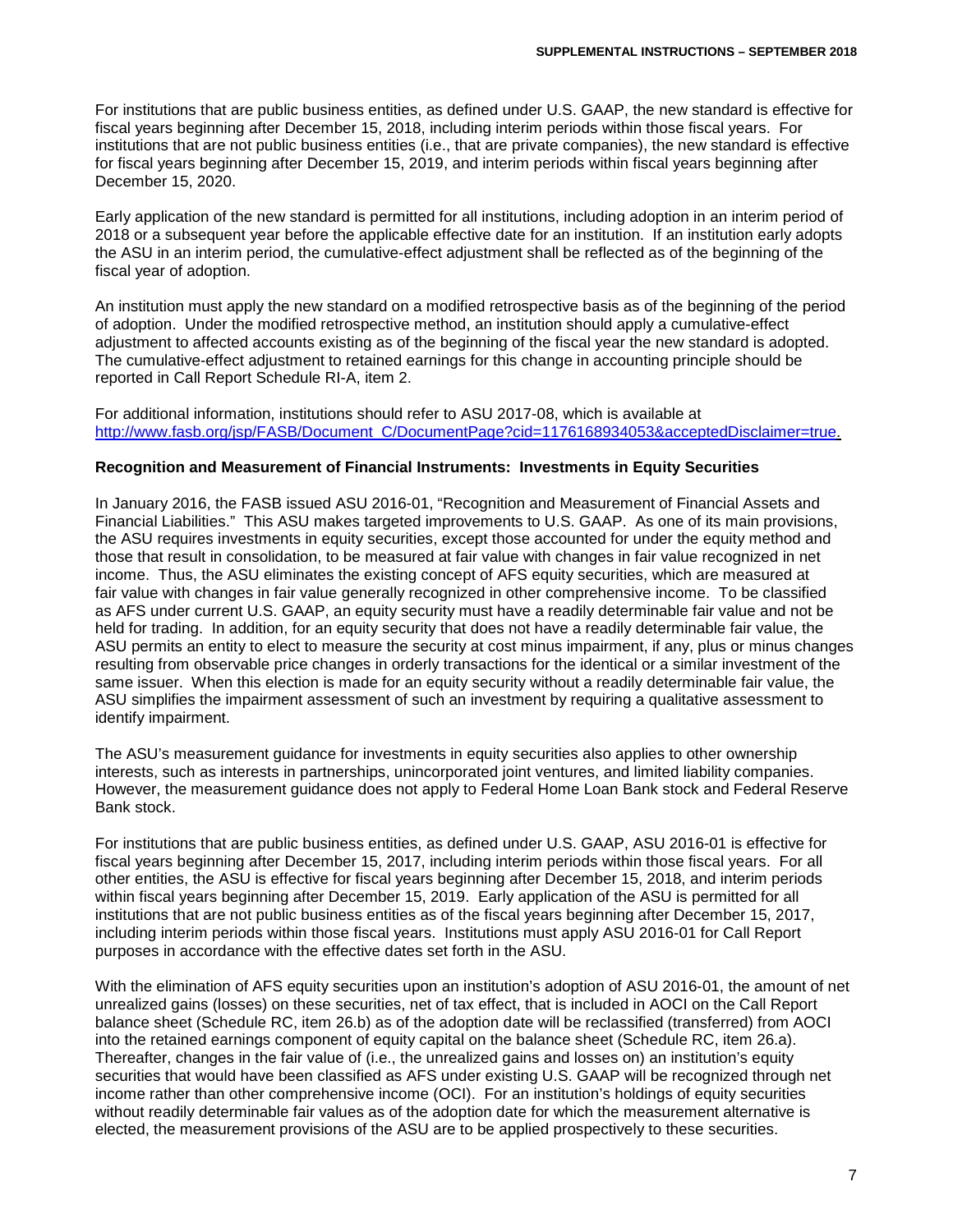For additional information, institutions should refer to ASU 2016-01, which is available at [http://www.fasb.org/jsp/FASB/Document\\_C/DocumentPage?cid=1176167762170&acceptedDisclaimer=true.](http://www.fasb.org/jsp/FASB/Document_C/DocumentPage?cid=1176167762170&acceptedDisclaimer=true)

#### **Recognition and Measurement of Financial Instruments: Fair Value Option Liabilities**

In addition to the changes in the accounting for equity securities discussed in the preceding section of these Supplemental Instructions, ASU 2016-01 requires an institution to present separately in OCI the portion of the total change in the fair value of a liability resulting from a change in the instrument-specific credit risk ("own credit risk") when the institution has elected to measure the liability at fair value in accordance with the fair value option for financial instruments. Until an institution adopts the own credit risk provisions of the ASU, U.S. GAAP requires the institution to report the entire change in the fair value of a fair value option liability in earnings. The ASU does not apply to other financial liabilities measured at fair value, including derivatives. For these other financial liabilities, the effect of a change in an entity's own credit risk will continue to be reported in net income.

The change due to own credit risk, as described above, is the difference between the total change in fair value and the amount resulting from a change in a base market rate (e.g., a risk-free interest rate). An institution may use another method that it believes results in a faithful measurement of the fair value change attributable to instrument-specific credit risk. However, it will have to apply the method consistently to each financial liability from period to period.

The effective dates of ASU 2016-01 are described in the preceding section of these Supplemental Instructions. Notwithstanding these effective dates, early application of the ASU's provisions regarding the presentation in OCI of changes due to own credit risk on fair value option liabilities is permitted for all entities for financial statements of fiscal years or interim periods that have not yet been issued or made available for issuance, and in the same period for Call Report purposes.

When an institution with a calendar year fiscal year adopts the own credit risk provisions of ASU 2016-01, the accumulated gains and losses as of the beginning of the fiscal year due to changes in the instrument-specific credit risk of fair value option liabilities, net of tax effect, are reclassified from Schedule RC, item 26.a, "Retained earnings," to Schedule RC, item 26.b, "Accumulated other comprehensive income." If an institution with a calendar year fiscal year chooses to early apply the ASU's provisions for fair value option liabilities in an interim period after the first interim period of its fiscal year, any unrealized gains and losses due to changes in own credit risk and the related tax effects recognized in the Call Report income statement during the interim period(s) before the interim period of adoption should be reclassified from earnings to OCI. In the Call Report, this reclassification would be from Schedule RI, item 5.l, "Other noninterest income," and Schedule RI, item 9, "Applicable income taxes," to Schedule RI-A, item 10, "Other comprehensive income," with a corresponding reclassification from Schedule RC, item 26.a, to Schedule RC, item 26.b.

Additionally, for purposes of reporting on Schedule RC-R, Part I, institutions should report in item 10.a, "Less: Unrealized net gain (loss) related to changes in the fair value of liabilities that are due to changes in own credit risk," the amount included in AOCI attributable to changes in the fair value of fair value option liabilities that are due to changes in the institution's own credit risk. Institutions should note that this AOCI amount is included in the amount reported in Schedule RC-R, Part I, item 3, "Accumulated other comprehensive income (AOCI)."

For additional information, institutions should refer to ASU 2016-01, which is available at [http://www.fasb.org/jsp/FASB/Document\\_C/DocumentPage?cid=1176167762170&acceptedDisclaimer=true.](http://www.fasb.org/jsp/FASB/Document_C/DocumentPage?cid=1176167762170&acceptedDisclaimer=true)

#### **New Revenue Recognition Accounting Standard**

In May 2014, the FASB issued ASU No. 2014-09, "Revenue from Contracts with Customers," which added ASC Topic 606, Revenue from Contracts with Customers. The core principle of Topic 606 is that an entity should recognize revenue at an amount that reflects the consideration to which it expects to be entitled in exchange for transferring goods or services to a customer as part of the entity's ordinary activities. ASU 2014-09 also added Topic 610, Other Income, to the ASC. Topic 610 applies to income recognition that is not within the scope of Topic 606, other Topics (such as Topic 840 on leases), or other revenue or income guidance. As discussed in the following section of these Supplemental Instructions, Topic 610 applies to an institution's sales of repossessed nonfinancial assets, such as other real estate owned (OREO). The sale of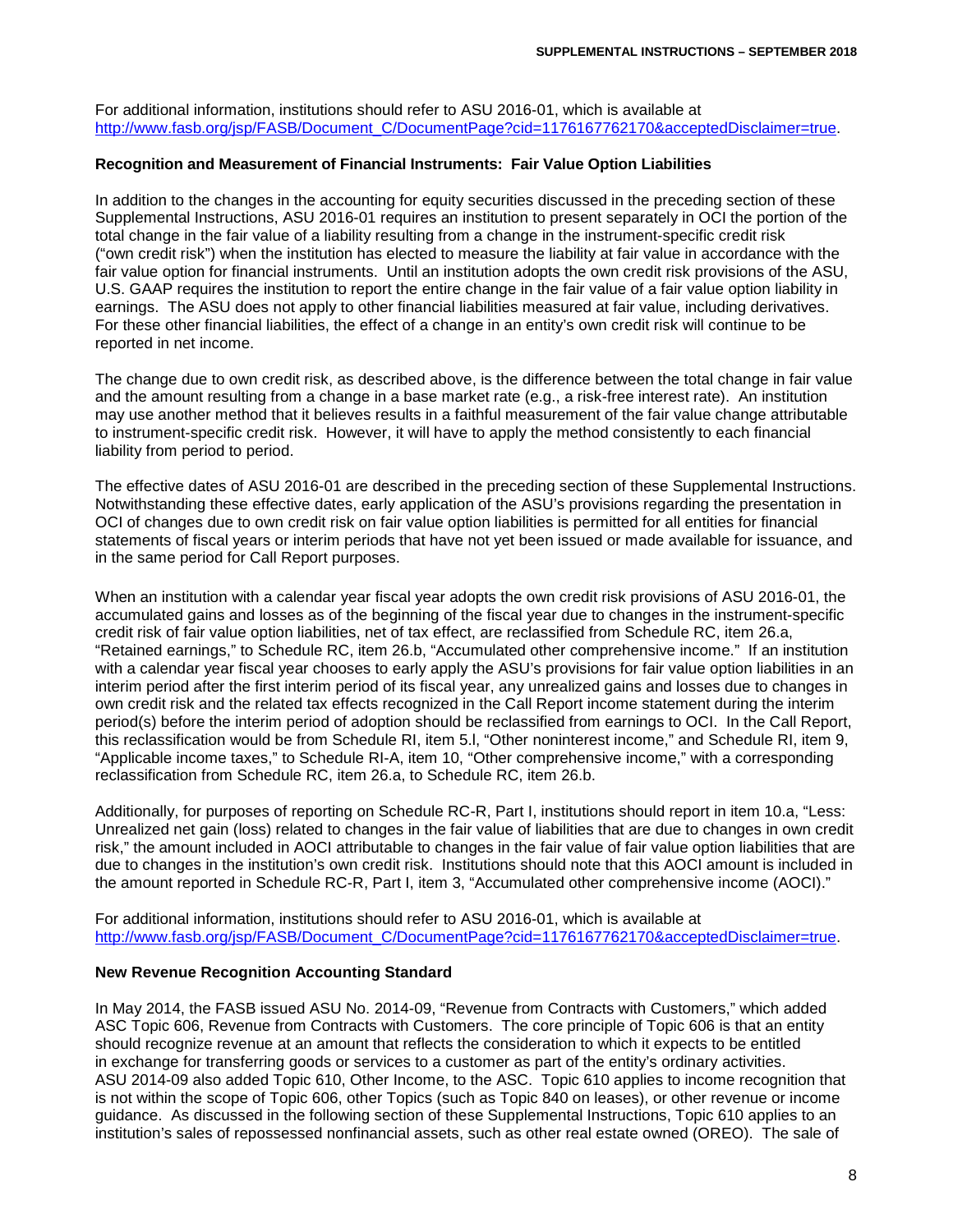repossessed nonfinancial assets is not considered an "ordinary activity" because institutions do not typically invest in nonfinancial assets. ASU 2014-09 and subsequent amendments are collectively referred to herein as the "new standard." For additional information on this accounting standard and the revenue streams to which it does and does not apply, please refer to the Glossary entry for "Revenue from Contracts with Customers," which has been added to the Call Report instruction books this quarter.

For institutions that are public business entities, as defined under U.S. GAAP, the new standard is effective for fiscal years beginning after December 15, 2017, including interim reporting periods within those fiscal years. For institutions that are not public business entities (i.e., that are private companies), the new standard is effective for fiscal years beginning after December 15, 2018, and interim reporting periods within fiscal years beginning after December 15, 2019. Early application of the new standard is permitted. If an institution chooses to early adopt the new standard for financial reporting purposes, the institution should implement the new standard in its Call Report for the same quarter-end report date.

For Call Report purposes, an institution must apply the new standard on a modified retrospective basis as of the effective date of the standard. Under the modified retrospective method, an institution should apply a cumulative-effect adjustment to affected accounts existing as of the beginning of the fiscal year the new standard is adopted. The cumulative-effect adjustment to retained earnings for this change in accounting principle should be reported in Call Report Schedule RI-A, item 2. An institution that early adopts the new standard must apply it in its entirety. The institution cannot choose to apply the guidance to some revenue streams and not to others that are within the scope of the new standard.

For additional information, institutions should refer to the new standard, which is available at [http://www.fasb.org/jsp/FASB/Page/SectionPage&cid=1176156316498.](http://www.fasb.org/jsp/FASB/Page/SectionPage&cid=1176156316498)

#### **Revenue Recognition: Accounting for Sales of OREO**

As stated in the preceding section, Topic 610 applies to an institution's sale of repossessed nonfinancial assets, such as OREO. When the new standard becomes effective at the dates discussed above, Topic 610 will eliminate the prescriptive criteria and methods for sale accounting and gain recognition for dispositions of OREO currently set forth in Subtopic 360-20, Property, Plant, and Equipment – Real Estate Sales. Under the new standard, an institution will recognize the entire gain or loss, if any, and derecognize the OREO at the time of sale if the transaction meets certain requirements of Topic 606. Otherwise, an institution will generally record any payments received as a deposit liability to the buyer and continue reporting the OREO as an asset at the time of the transaction.

The following paragraphs highlight key aspects of Topic 610 that will apply to seller-financed sales of OREO once the new standard takes effect. When implementing the new standard, an institution will need to exercise judgment in determining whether a contract (within the meaning of Topic 606) exists for the sale or transfer of OREO, whether the institution has performed its obligations identified in the contract, and what the transaction price is for calculation of the amount of gain or loss. For additional information, please refer to the Glossary entry for "Foreclosed Assets" in the Call Report instruction books, which was updated in March 2017 to incorporate guidance on the application of the new standard to sales of OREO.

Under Topic 610, when an institution does not have a controlling financial interest in the OREO buyer under Topic 810, Consolidation, the institution's first step in assessing whether it can derecognize an OREO asset and recognize revenue upon the sale or transfer of the OREO is to determine whether a contract exists under the provisions of Topic 606. In order for a transaction to be a contract under Topic 606, it must meet five criteria. Although all five criteria require careful analysis for seller-financed sales of OREO, two criteria in particular may require significant judgment. These criteria are the commitment of the parties to the transaction to perform their respective obligations and the collectability of the transaction price. To evaluate whether a transaction meets the collectability criterion, a selling institution must determine whether it is probable that it will collect substantially all of the consideration to which it is entitled in exchange for the transfer of the OREO, i.e., the transaction price. To make this determination, as well as the determination that the buyer of the OREO is committed to perform its obligations, a selling institution should consider all facts and circumstances related to the buyer's ability and intent to pay the transaction price. As with the current accounting standards governing seller-financed sales of OREO, the amount and character of a buyer's initial equity in the property (typically the cash down payment) and recourse provisions remain important factors to evaluate. Other factors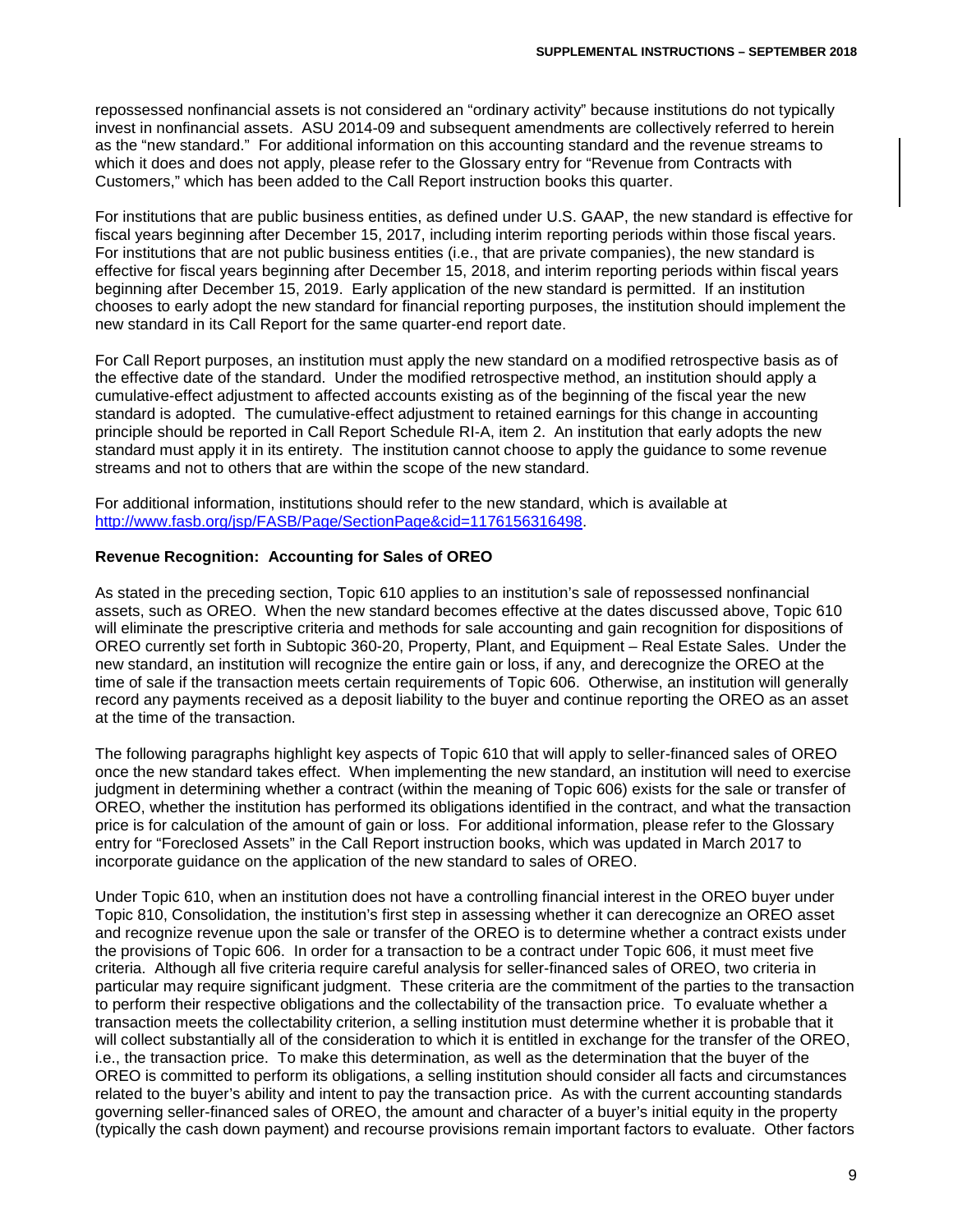to consider may include, but are not limited to, the financing terms of the loan (including amortization and any balloon payment), the credit standing of the buyer, the cash flow from the property, and the selling institution's continuing involvement with the property following the transaction.

If the five contract criteria in Topic 606 have not been met, the institution generally may not derecognize the OREO asset or recognize revenue (gain or loss) as an accounting sale has not occurred. In contrast, if an institution determines the contract criteria in Topic 606 have been met, it must then determine whether it has satisfied its performance obligations as identified in the contract by transferring control of the asset to the buyer. For seller-financed sales of OREO, the transfer of control generally occurs on the closing date of the sale when the institution obtains the right to receive payment for the property and transfers legal title to the buyer. However, an institution must consider all relevant facts and circumstances to determine whether control of the OREO has transferred.

When a contract exists and an institution has transferred control of the asset, the institution should derecognize the OREO asset and recognize a gain or loss for the difference between the transaction price and the carrying amount of the OREO asset. Generally, the transaction price in a sale of OREO will be the contract amount in the purchase/sale agreement, including for a seller-financed sale at market terms. However, the transaction price may differ from the amount stated in the contract due to the existence of offmarket terms on the financing. In this situation, to determine the transaction price, the contract amount should be adjusted for the time value of money by using as the discount rate a market rate of interest considering the credit characteristics of the buyer and the terms of the financing.

As stated in the preceding section on the new revenue recognition accounting standard, for Call Report purposes, an institution must apply the new standard on a modified retrospective basis. To determine the cumulative-effect adjustment for the change in accounting for seller-financed OREO sales, an institution should measure the impact of applying Topic 610 to the outstanding seller-financed sales of OREO currently accounted for under Subtopic 360-20 using the installment, cost recovery, reduced-profit, or deposit method as of the beginning of the fiscal year the new standard is adopted. The cumulative-effect adjustment to retained earnings for this change in accounting principle should be reported in Call Report Schedule RI-A, item 2.

#### **Accounting for Leases**

In February 2016, the FASB issued ASU No. 2016-02, "Leases," which added ASC Topic 842, Leases. This guidance, once effective, supersedes ASC Topic 840, Leases.

Topic 842 does not fundamentally change lessor accounting; however, it aligns terminology between lessee and lessor accounting and brings key aspects of lessor accounting into alignment with the FASB's new revenue recognition guidance in Topic 606. As a result, the classification difference between direct financing leases and sales-type leases for lessors moves from a risk-and-rewards principle to a transfer of control principle. Additionally, there is no longer a distinction in the treatment of real estate and non-real estate leases by lessors.

The most significant change that Topic 842 makes is to lessee accounting. Under existing accounting standards, lessees recognize lease assets and lease liabilities on the balance sheet for capital leases, but do not recognize operating leases on the balance sheet. The lessee accounting model under Topic 842 retains the distinction between operating leases and capital leases, which the new standard labels finance leases. However, the new standard requires lessees to record a right-of-use (ROU) asset and a lease liability on the balance sheet for operating leases. (For finance leases, a lessee's lease asset also is designated an ROU asset.) In general, the new standard permits a lessee to make an accounting policy election to exempt leases with a term of one year or less at their commencement date from on-balance sheet recognition. The lease term generally includes the noncancellable period of a lease as well as purchase options and renewal options reasonably certain to be exercised by the lessee, renewal options controlled by the lessor, and any other economic incentive for the lessee to extend the lease. An economic incentive may include a related-party commitment. When preparing to implement Topic 842, lessees will need to analyze their existing lease contracts to determine the entries to record on adoption of this new standard.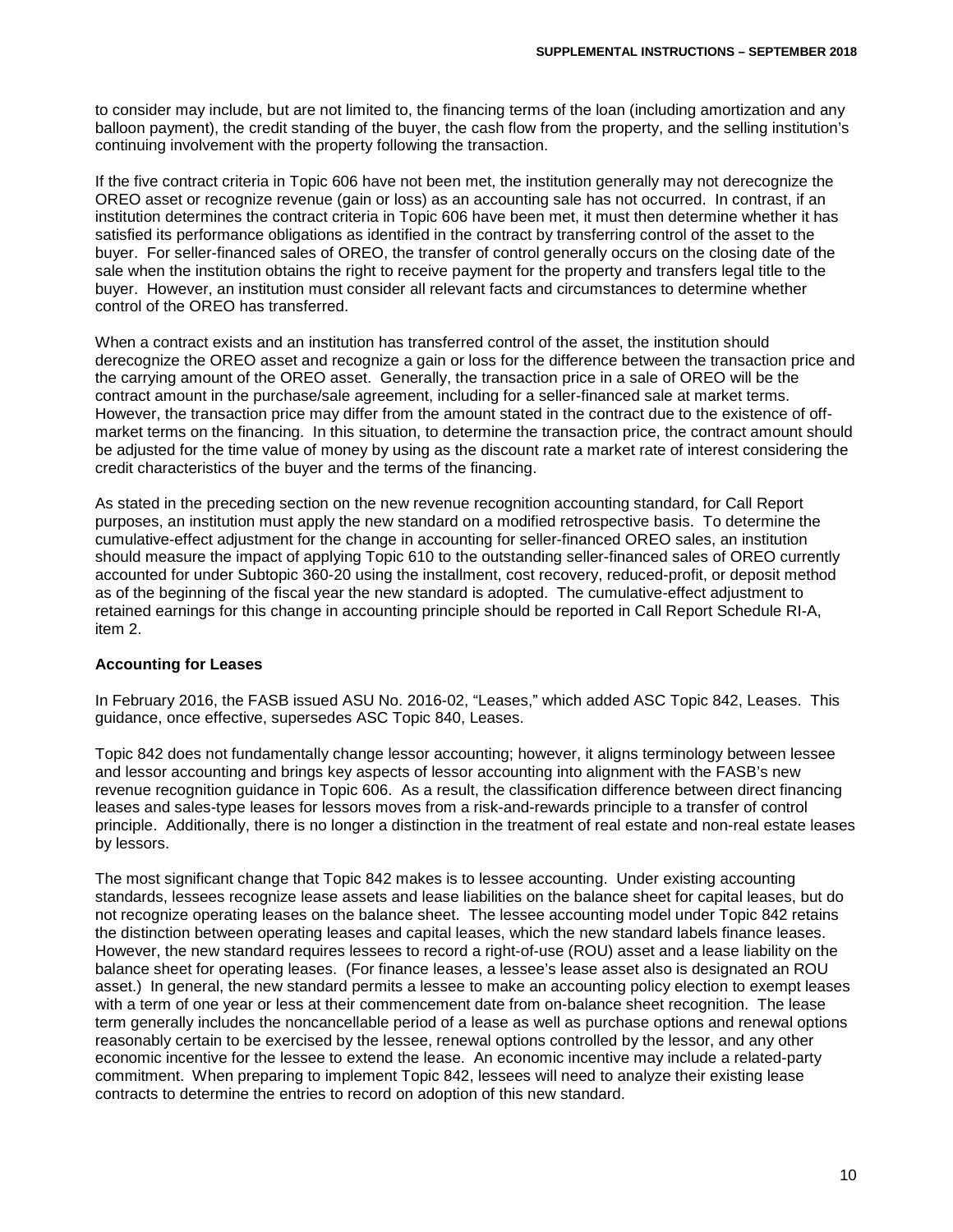For a sale-leaseback transaction to qualify for sales treatment, Topic 842 requires certain criteria within Topic 606 to be met. Topic 606 focuses on the transfer of control of the leased asset from the seller/lessee to the buyer/lessor. A sale-leaseback transaction that does not transfer control is accounted for as a financing arrangement. For a transaction currently accounted for as a sale-leaseback under existing U.S. GAAP, an entity is not required to reassess whether the transaction would have qualified as a sale and a leaseback under Topic 842 when it adopts the new standard.

Leases classified as leveraged leases prior to the adoption of Topic 842 may continue to be accounted for under Topic 840 unless subsequently modified. Topic 842 eliminates leveraged lease accounting for leases that commence after an institution adopts the new accounting standard.

For institutions that are public business entities, as defined under U.S. GAAP, ASU 2016-02 is effective for fiscal years beginning after December 15, 2018, including interim reporting periods within those fiscal years. For institutions that are not public business entities, the new standard is effective for fiscal years beginning after December 15, 2019, and interim reporting periods within fiscal years beginning after December 15, 2020. Early application of the new standard is permitted for all institutions. An institution that early adopts the new standard must apply it in its entirety to all lease-related transactions. If an institution chooses to early adopt the new standard for financial reporting purposes, the institution should implement the new standard in its Call Report for the same quarter-end report date.

For Call Report purposes, an institution must apply the new standard on a modified retrospective basis. Under the modified retrospective method, an institution should apply a cumulative-effect adjustment to affected accounts existing as of the beginning of the fiscal year the new standard is adopted. The cumulative-effect adjustment to retained earnings for this change in accounting principle should be reported in Schedule RI-A, item 2. The ROU asset recorded upon adoption should be reflected in Schedule RC, item 6, "Premises and fixed assets" and the related lease liability recorded upon adoption should be reflected in Schedule RC-M, item 5.b, "Other borrowings." These classifications are consistent with the current Call Report instructions for reporting a lessee's capital leases. The agencies do not plan to add any new items to the Call Report for reporting leases under the new lease accounting standard.

The agencies have received questions regarding how lessee institutions should treat ROU assets under the agencies' regulatory capital rules [\(12 CFR Part 3](https://www.ecfr.gov/cgi-bin/text-idx?SID=6a4386753d17214d1170526af6423e67&mc=true&node=pt12.1.3&rgn=div5) (OCC); [12 CFR Part 217](https://www.ecfr.gov/cgi-bin/text-idx?SID=6a4386753d17214d1170526af6423e67&mc=true&node=pt12.2.217&rgn=div5) (Board); and [12 CFR Part 324](https://www.ecfr.gov/cgi-bin/text-idx?SID=6a4386753d17214d1170526af6423e67&mc=true&node=pt12.5.324&rgn=div5) (FDIC)). Those rules require that most intangible assets be deducted from regulatory capital. However, some institutions are uncertain whether ROU assets are intangible assets. The agencies are clarifying that, to the extent an ROU asset arises due to a lease of a tangible asset (e.g., building or equipment), the ROU asset should be treated as a tangible asset not subject to deduction from regulatory capital. An ROU asset not subject to deduction must be risk weighted at 100 percent under Section 32(l)(5) of the agencies' regulatory capital rules and included in a lessee institution's calculations of total risk-weighted assets. In addition, such an asset must be included in a lessee institution's total assets for leverage capital purposes. The agencies believe this treatment is consistent with the current treatment of capital leases under the rules, whereby a lessee's lease assets under capital leases of tangible assets are treated as tangible assets, receive a 100 percent risk weight, and are included in the leverage ratio denominator. This treatment is also consistent with the approach taken by the Basel Committee on Banking Supervision [\(https://www.bis.org/press/p170406a.htm\)](https://www.bis.org/press/p170406a.htm).

For additional information on ASU 2016-02, institutions should refer to the FASB's website at: [http://www.fasb.org/cs/ContentServer?c=FASBContent\\_C&pagename=FASB%2FFASBContent\\_C%2FCompl](http://www.fasb.org/cs/ContentServer?c=FASBContent_C&pagename=FASB%2FFASBContent_C%2FCompletedProjectPage&cid=1176167904031) [etedProjectPage&cid=1176167904031,](http://www.fasb.org/cs/ContentServer?c=FASBContent_C&pagename=FASB%2FFASBContent_C%2FCompletedProjectPage&cid=1176167904031) which includes a link to the new accounting standard.

#### **Accounting for Measurement-Period Adjustments Related to a Business Combination**

In September 2015, the FASB issued ASU No. 2015-16, "Simplifying the Accounting for Measurement-Period Adjustments." Under ASC Topic 805, Business Combinations (formerly FASB Statement No. 141(R), "Business Combinations"), if the initial accounting for a business combination is incomplete by the end of the reporting period in which the combination occurs, the acquirer reports provisional amounts in its financial statements for the items for which the accounting is incomplete. During the measurement period, the acquirer is required to adjust the provisional amounts recognized at the acquisition date, with a corresponding adjustment to goodwill, to reflect new information obtained about facts and circumstances that existed as of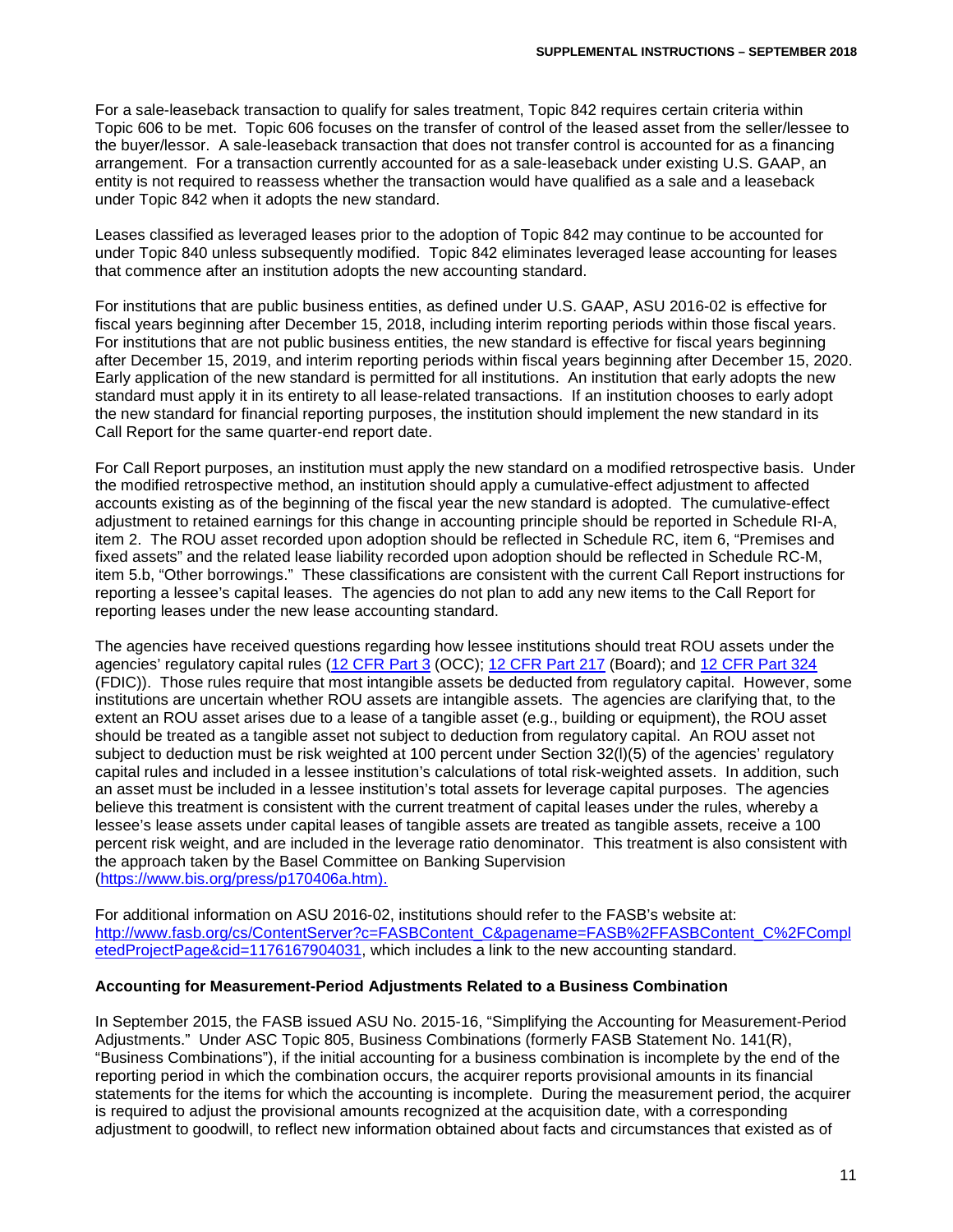the acquisition date that, if known, would have affected the measurement of the amounts recognized as of that date. At present under Topic 805, an acquirer is required to retrospectively adjust the provisional amounts recognized at the acquisition date to reflect the new information. To simplify the accounting for the adjustments made to provisional amounts, ASU 2015-16 eliminates the requirement to retrospectively account for the adjustments. Accordingly, the ASU amends Topic 805 to require an acquirer to recognize adjustments to provisional amounts that are identified during the measurement period in the reporting period in which adjustment amounts are determined. Under the ASU, the acquirer also must recognize in the financial statements for the same reporting period the effect on earnings, if any, resulting from the adjustments to the provisional amounts as if the accounting for the business combination had been completed as of the acquisition date.

In general, the measurement period in a business combination is the period after the acquisition date during which the acquirer may adjust provisional amounts reported for identifiable assets acquired, liabilities assumed, and consideration transferred for the acquiree for which the initial accounting for the business combination is incomplete at the end of the reporting period in which the combination occurs. Topic 805 provides additional guidance on the measurement period, which shall not exceed one year from the acquisition date, and adjustments to provisional amounts during this period.

The ASU's amendments to Topic 805 should be applied prospectively to adjustments to provisional amounts that occur after the effective date of the ASU. For institutions that are public business entities, as defined under U.S. GAAP, ASU 2015-16 is currently in effect. For institutions that are not public business entities (i.e., that are private companies), the ASU is effective for fiscal years beginning after December 15, 2016, and interim periods within fiscal years beginning after December 15, 2017. Thus, institutions with a calendar year fiscal year that are private companies must apply the ASU to any adjustments to provisional amounts that occur after January 1, 2017, beginning with their Call Reports for December 31, 2017. Early application of ASU 2015-16 is permitted in Call Reports that have not been submitted.

For additional information, institutions should refer to ASU 2015-16, which is available at [http://www.fasb.org/jsp/FASB/Document\\_C/DocumentPage?cid=1176166411212&acceptedDisclaimer=true.](http://www.fasb.org/jsp/FASB/Document_C/DocumentPage?cid=1176166411212&acceptedDisclaimer=true)

# **Amending Previously Submitted Report Data**

Should your institution find that it needs to revise previously submitted Call Report data, please make the appropriate changes to the data, ensure that the revised data passes the FFIEC-published validation criteria, and submit the revised data file to the CDR using one of the two methods described in the banking agencies' FIL for the September 30, 2018, report date. For technical assistance with the submission of amendments to the CDR, please contact the CDR Help Desk by telephone at (888) CDR-3111, by fax at (703) 774-3946, or by e-mail at [CDR.Help@ffiec.gov.](mailto:CDR.Help@ffiec.gov)

# **Other Reporting Matters**

For the following topics, institutions should continue to follow the guidance in the specified Call Report Supplemental Instructions:

- "Purchased" Loans Originated By Others Supplemental Instructions for September 30, 2015 [\(https://www.ffiec.gov/PDF/FFIEC\\_forms/FFIEC031\\_FFIEC041\\_suppinst\\_201509.pdf\)](https://www.ffiec.gov/PDF/FFIEC_forms/FFIEC031_FFIEC041_suppinst_201509.pdf)
- True-up Liability under an FDIC Loss-Sharing Agreement Supplemental Instructions for June 30, 2015 [\(https://www.ffiec.gov/PDF/FFIEC\\_forms/FFIEC031\\_FFIEC041\\_suppinst\\_201506.pdf\)](https://www.ffiec.gov/PDF/FFIEC_forms/FFIEC031_FFIEC041_suppinst_201506.pdf)
- Troubled Debt Restructurings, Current Market Interest Rates, and ASU No. 2011-02 Supplemental Instructions for December 31, 2014 [\(https://www.ffiec.gov/PDF/FFIEC\\_forms/FFIEC031\\_FFIEC041\\_suppinst\\_201412.pdf\)](https://www.ffiec.gov/PDF/FFIEC_forms/FFIEC031_FFIEC041_suppinst_201412.pdf)
- Determining the Fair Value of Derivatives Supplemental Instructions for June 30, 2014 [\(https://www.ffiec.gov/PDF/FFIEC\\_forms/FFIEC031\\_FFIEC041\\_suppinst\\_201406.pdf\)](https://www.ffiec.gov/PDF/FFIEC_forms/FFIEC031_FFIEC041_suppinst_201406.pdf)
- Indemnification Assets and ASU No. 2012-06 Supplemental Instructions for June 30, 2014 [\(https://www.ffiec.gov/PDF/FFIEC\\_forms/FFIEC031\\_FFIEC041\\_suppinst\\_201406.pdf\)](https://www.ffiec.gov/PDF/FFIEC_forms/FFIEC031_FFIEC041_suppinst_201406.pdf)
- Other-Than-Temporary Impairment of Debt Securities Supplemental Instructions for June 30, 2014 [\(https://www.ffiec.gov/PDF/FFIEC\\_forms/FFIEC031\\_FFIEC041\\_suppinst\\_201406.pdf\)](https://www.ffiec.gov/PDF/FFIEC_forms/FFIEC031_FFIEC041_suppinst_201406.pdf)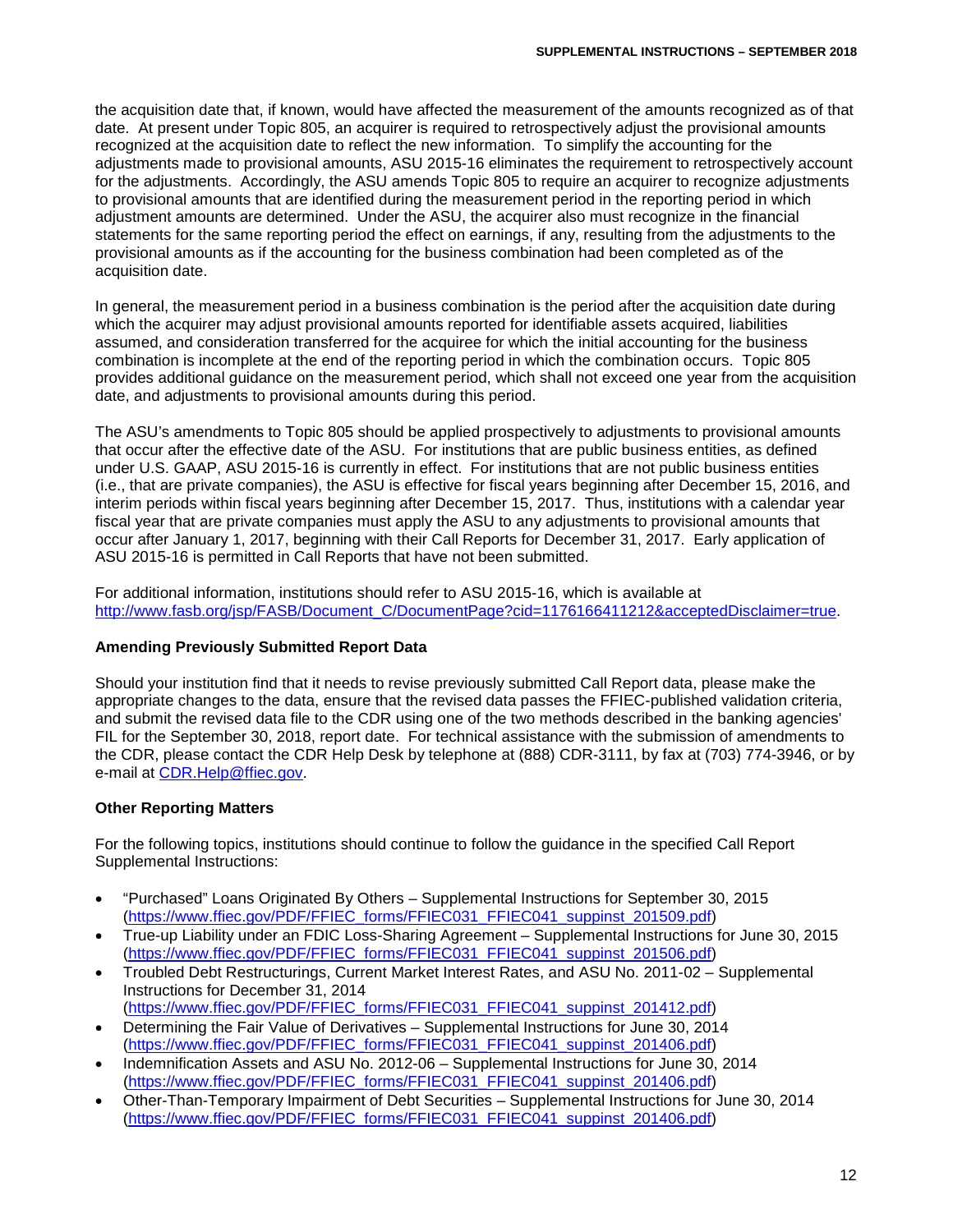- Small Business Lending Fund Supplemental Instructions for March 31, 2013 [\(https://www.ffiec.gov/PDF/FFIEC\\_forms/FFIEC031\\_FFIEC041\\_suppinst\\_201303.pdf\)](https://www.ffiec.gov/PDF/FFIEC_forms/FFIEC031_FFIEC041_suppinst_201303.pdf)
- Reporting Purchased Subordinated Securities in Schedule RC-S Supplemental Instructions for September 30, 2011 [\(https://www.ffiec.gov/PDF/FFIEC\\_forms/FFIEC031\\_FFIEC041\\_suppinst\\_201109.pdf\)](https://www.ffiec.gov/PDF/FFIEC_forms/FFIEC031_FFIEC041_suppinst_201109.pdf)
- Treasury Department's Capital Purchase Program Supplemental Instructions for September 30, 2011 [\(https://www.ffiec.gov/PDF/FFIEC\\_forms/FFIEC031\\_FFIEC041\\_suppinst\\_201109.pdf\)](https://www.ffiec.gov/PDF/FFIEC_forms/FFIEC031_FFIEC041_suppinst_201109.pdf)
- Deposit insurance assessments Supplemental Instructions for September 30, 2009 [\(https://www.ffiec.gov/PDF/FFIEC\\_forms/FFIEC031\\_041\\_suppinst\\_200909.pdf\)](https://www.ffiec.gov/PDF/FFIEC_forms/FFIEC031_041_suppinst_200909.pdf)
- Accounting for share-based payments under FASB Statement No. 123 (Revised 2004), *Share-Based Payment* – Supplemental Instructions for December 31, 2006 [\(https://www.ffiec.gov/PDF/FFIEC\\_forms/FFIEC031\\_041\\_suppinst\\_200612.pdf\)](https://www.ffiec.gov/PDF/FFIEC_forms/FFIEC031_041_suppinst_200612.pdf)
- Commitments to originate and sell mortgage loans Supplemental Instructions for March 31, 2006 [\(https://www.ffiec.gov/PDF/FFIEC\\_forms/FFIEC031\\_041\\_suppinst\\_200603.pdf\)](https://www.ffiec.gov/PDF/FFIEC_forms/FFIEC031_041_suppinst_200603.pdf) and June 30, 2005 [\(https://www.ffiec.gov/PDF/FFIEC\\_forms/FFIEC031\\_041\\_suppinst\\_200506.pdf\)](https://www.ffiec.gov/PDF/FFIEC_forms/FFIEC031_041_suppinst_200506.pdf)

# **Call Report Software Vendors**

For information on available Call Report preparation software products, institutions should contact:

Axiom Software Laboratories, Inc. 67 Wall Street, 17th Floor New York, New York 10005 Telephone: (212) 248-4188 [http://www.axiomsl.com](http://www.axiomsl.com/)

FIS Compliance Solutions 16855 West Bernardo Drive, Suite 270 San Diego, California 92127 Telephone: (800) 825-3772 [http://www.callreporter.com](http://www.callreporter.com/)

Lombard Risk One Gateway Center, 26th Floor Newark, New Jersey 07102 Telephone: (973) 648-0900 [http://www.lombardrisk.com](http://www.lombardrisk.com/)

DBI Financial Systems, Inc. P.O. Box 14027 Bradenton, Florida 34280 Telephone: (800) 774-3279 [http://www.e-dbi.com](http://www.e-dbi.com/)

FiServ, Inc. 1345 Old Cheney Road Lincoln, Nebraska 68512 Telephone: (402) 423-2682 [http://www.premier.fiserv.com](http://www.premier.fiserv.com/)

SHAZAM Core Services 6700 Pioneer Parkway Johnston, Iowa 50131 Telephone: (888) 262-3348 [http://www.cardinal400.com](http://www.cardinal400.com/)

Fed Reporter, Inc. 28118 Agoura Road, Suite 202 Agoura Hills, California 91301 Telephone: (888) 972-3772 [http://www.fedreporter.net](http://www.fedreporter.net/)

KPMG LLP 303 Peachtree Street, Suite 2000 Atlanta, Georgia 30308 Telephone: (404) 221-2355 [https://advisory.kpmg.us/risk](https://advisory.kpmg.us/risk-consulting/frm/capital-management.html)[consulting/frm/capital](https://advisory.kpmg.us/risk-consulting/frm/capital-management.html)[management.html](https://advisory.kpmg.us/risk-consulting/frm/capital-management.html)

Wolters Kluwer Financial Services 130 Turner Street, Building 3, 4th Floor Waltham, Massachusetts 02453 Telephone (800) 261-3111 [http://www.wolterskluwer.com](http://www.wolterskluwer.com/)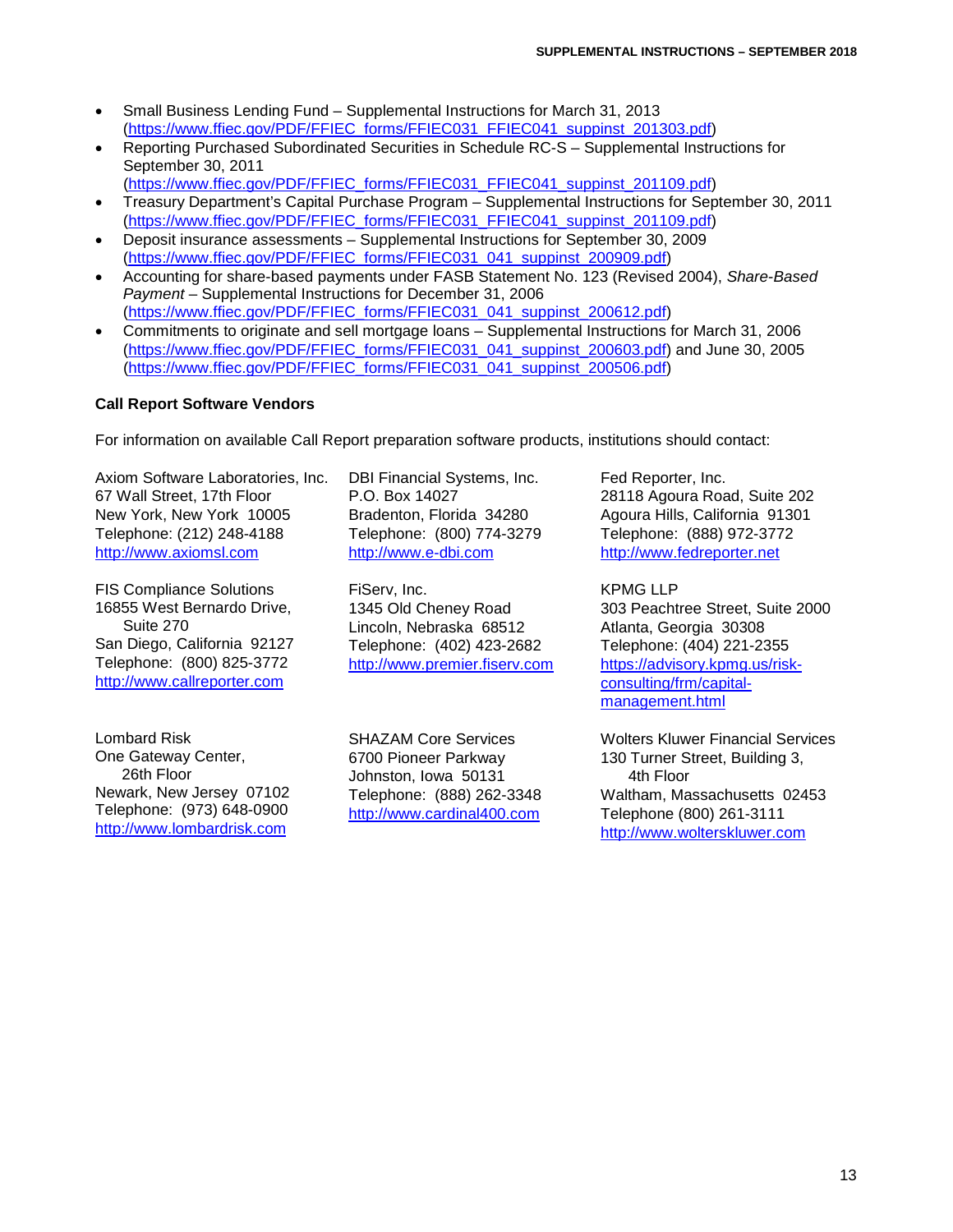#### **APPENDIX**

Section 214 of EGRRCPA, which includes the definition of "HVCRE ADC Loan," is as follows:

## **SEC. 214. PROMOTING CONSTRUCTION AND DEVELOPMENT ON MAIN STREET.**

The Federal Deposit Insurance Act (12 U.S.C. 1811 et seq.) is amended by adding at the end the following new section:

''SEC. 51. CAPITAL REQUIREMENTS FOR CERTAIN ACQUISITION, DEVELOPMENT, OR CONSTRUCTION LOANS.

''(a) IN GENERAL.—The appropriate Federal banking agencies may only require a depository institution to assign a heightened risk weight to a high volatility commercial real estate (HVCRE) exposure (as such term is defined under section 324.2 of title 12, Code of Federal Regulations, as of October 11, 2017, or if a successor regulation is in effect as of the date of the enactment of this section, such term or any successor term contained in such successor regulation) under any risk-based capital requirement if such exposure is an HVCRE ADC loan.

''(b) HVCRE ADC LOAN DEFINED.—For purposes of this section and with respect to a depository institution, the term 'HVCRE ADC loan'—

''(1) means a credit facility secured by land or improved real property that, prior to being reclassified by the depository institution as a non-HVCRE ADC loan pursuant to subsection (d)—

''(A) primarily finances, has financed, or refinances the acquisition, development, or construction of real property;

''(B) has the purpose of providing financing to acquire, develop, or improve such real property into income-producing real property; and

''(C) is dependent upon future income or sales proceeds from, or refinancing of, such real property for the repayment of such credit facility;

''(2) does not include a credit facility financing—

''(A) the acquisition, development, or construction of properties that are—

''(i) one- to four-family residential properties;

''(ii) real property that would qualify as an investment in community development; or

''(iii) agricultural land;

''(B) the acquisition or refinance of existing income-producing real property secured by a mortgage on such property, if the cash flow being generated by the real property is sufficient to support the debt service and expenses of the real property, in accordance with the institution's applicable loan underwriting criteria for permanent financings;

''(C) improvements to existing income-producing improved real property secured by a mortgage on such property, if the cash flow being generated by the real property is sufficient to support the debt service and expenses of the real property, in accordance with the institution's applicable loan underwriting criteria for permanent financings; or

''(D) commercial real property projects in which—

''(i) the loan-to-value ratio is less than or equal to the applicable maximum supervisory loan-tovalue ratio as determined by the appropriate Federal banking agency;

''(ii) the borrower has contributed capital of at least 15 percent of the real property's appraised, 'as completed' value to the project in the form of—

''(I) cash;

''(II) unencumbered readily marketable assets;

''(III) paid development expenses out-of-pocket; or

''(IV) contributed real property or improvements; and

''(iii) the borrower contributed the minimum amount of capital described under clause (ii) before the depository institution advances funds (other than the advance of a nominal sum made in order to secure the depository institution's lien against the real property) under the credit facility, and such minimum amount of capital contributed by the borrower is contractually required to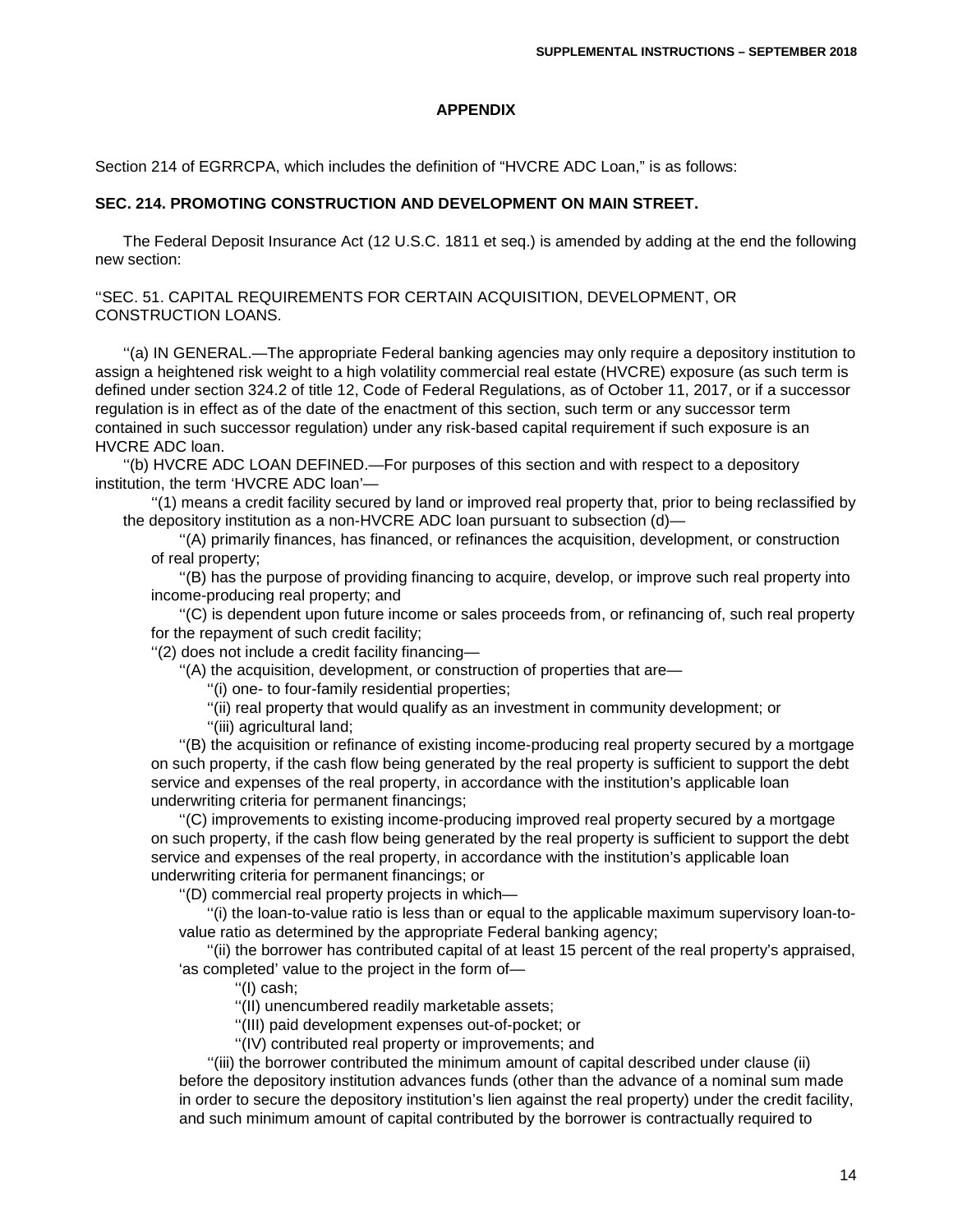remain in the project until the credit facility has been reclassified by the depository institution as a non-HVCRE ADC loan under subsection (d);

''(3) does not include any loan made prior to January 1, 2015; and

''(4) does not include a credit facility reclassified as a non-HVCRE ADC loan under subsection (d). ''(c) VALUE OF CONTRIBUTED REAL PROPERTY.—For purposes of this section, the value of any real

property contributed by a borrower as a capital contribution shall be the appraised value of the property as determined under standards prescribed pursuant to section 1110 of the Financial Institutions Reform, Recovery, and Enforcement Act of 1989 (12 U.S.C. 3339), in connection with the extension of the credit facility or loan to such borrower.

''(d) RECLASSIFICATION AS A NON-HVRCE ADC LOAN.—For purposes of this section and with respect to a credit facility and a depository institution, upon—

''(1) the substantial completion of the development or construction of the real property being financed by the credit facility; and

''(2) cash flow being generated by the real property being sufficient to support the debt service and expenses of the real property, in accordance with the institution's applicable loan underwriting criteria for permanent financings, the credit facility may be reclassified by the depository institution as a Non-HVCRE ADC loan.

''(e) EXISTING AUTHORITIES.—Nothing in this section shall limit the supervisory, regulatory, or enforcement authority of an appropriate Federal banking agency to further the safe and sound operation of an institution under the supervision of the appropriate Federal banking agency.''.

\* \* \* \* \* \* \* \* \* \* \*

Section 202 of EGRRCPA, which creates a limited exception for certain reciprocal deposits, is as follows:

#### **SEC. 202. LIMITED EXCEPTION FOR RECIPROCAL DEPOSITS.**

(a) IN GENERAL.—Section 29 of the Federal Deposit Insurance Act (12 U.S.C. 1831f) is amended by adding at the end the following:

''(i) LIMITED EXCEPTION FOR RECIPROCAL DEPOSITS.—

''(1) IN GENERAL.—Reciprocal deposits of an agent institution shall not be considered to be funds obtained, directly or indirectly, by or through a deposit broker to the extent that the total amount of such reciprocal deposits does not exceed the lesser of—

''(A) \$5,000,000,000; or

''(B) an amount equal to 20 percent of the total liabilities of the agent institution.

''(2) DEFINITIONS.—In this subsection:

''(A) AGENT INSTITUTION.—The term 'agent institution' means an insured depository institution that places a covered deposit through a deposit placement network at other insured depository institutions in amounts that are less than or equal to the standard maximum deposit insurance amount, specifying the interest rate to be paid for such amounts, if the insured depository institution—

 $''(i)(l)$  when most recently examined under section 10(d) was found to have a composite condition of outstanding or good; and

''(II) is well capitalized;

"(ii) has obtained a waiver pursuant to subsection (c); or

''(iii) does not receive an amount of reciprocal deposits that causes the total amount of reciprocal deposits held by the agent institution to be greater than the average of the total amount of reciprocal deposits held by the agent institution on the last day of each of the 4 calendar quarters preceding the calendar quarter in which the agent institution was found not to have a composite condition of outstanding or good or was determined to be not well capitalized. ''(B) COVERED DEPOSIT.—The term 'covered deposit' means a deposit that—

''(i) is submitted for placement through a deposit placement network by an agent institution; and